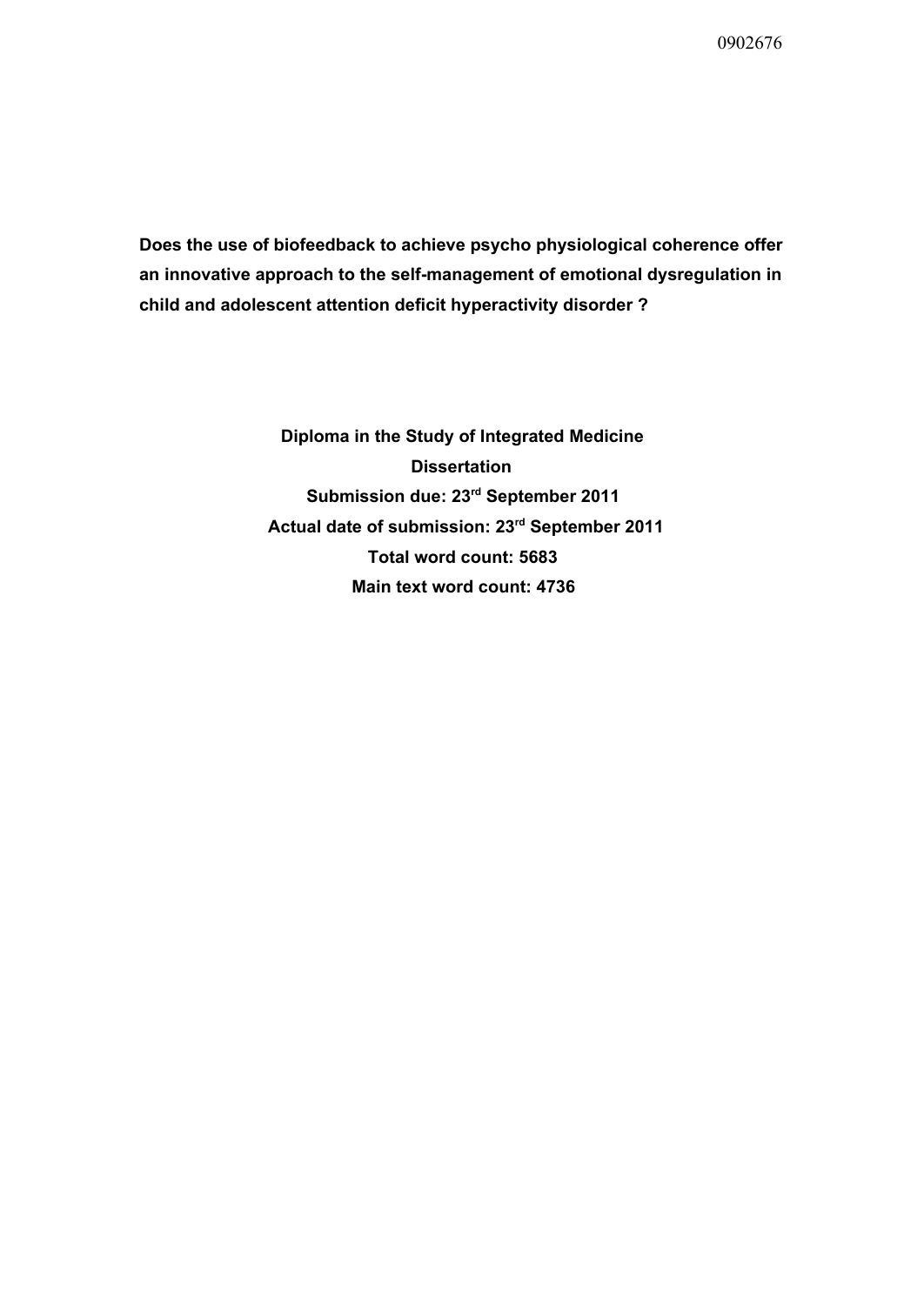# **Contents: Page**

| Emotional regulation, dysregulation and psycho physiological coherence (PPC) |
|------------------------------------------------------------------------------|
| Attention deficit hyperactivity disorder (ADHD)                              |
|                                                                              |
|                                                                              |
|                                                                              |
| <b>Other relevant</b>                                                        |
|                                                                              |
|                                                                              |
|                                                                              |
|                                                                              |
| 0                                                                            |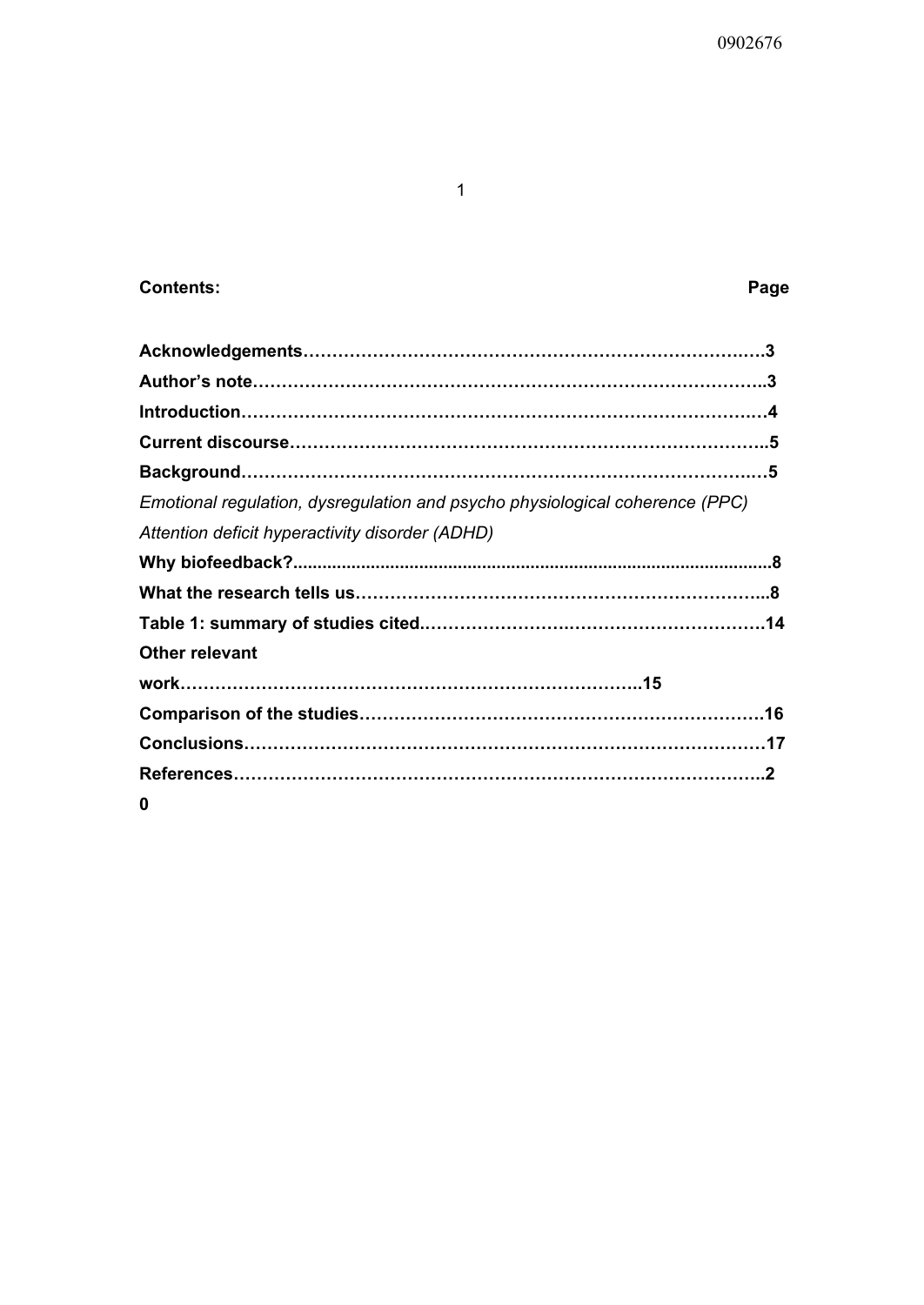## **Acknowledgements**

I am grateful to Anthony Lloyd, PhD, clinical psychologist, psychotherapist, researcher and chair of the ADHD Foundation, Liverpool, UK for the opportunity to discuss biofeedback, psycho physiological coherence and the Wirral schools study. (Lloyd et al., 2006). Thanks go to Penny Moon, Chief Executive Officer of A Quiet Place® (AQP), Hope St, Liverpool, UK for an opportunity to discuss the origins of AQP and possible applications. Christina Lowerson, Learning Mentor at The Oaks Primary School, Ellesmere Port, Cheshire, UK for introducing me to AQP and HeartMath® and to Dr. Alan Watkins, physician and Chief Executive Officer of Complete Coherence® for a lively introduction to the physiology of psycho physiological coherence.

## **Author's note**

Having practised paediatric medicine throughout the UK in a variety of settings for more than two decades, the author has experience of the complexity of child and adolescent emotional dysregulation and its impact on health, learning and social development.

" He goes off like a bottle of pop…" "Jekyll and Hyde…" "Nought to 60 just like that…." (accompanied by a snap of the fingers),

are all descriptions used by parents to describe their children's outward manifestations of states of high physiological arousal. Not surprisingly, difficulties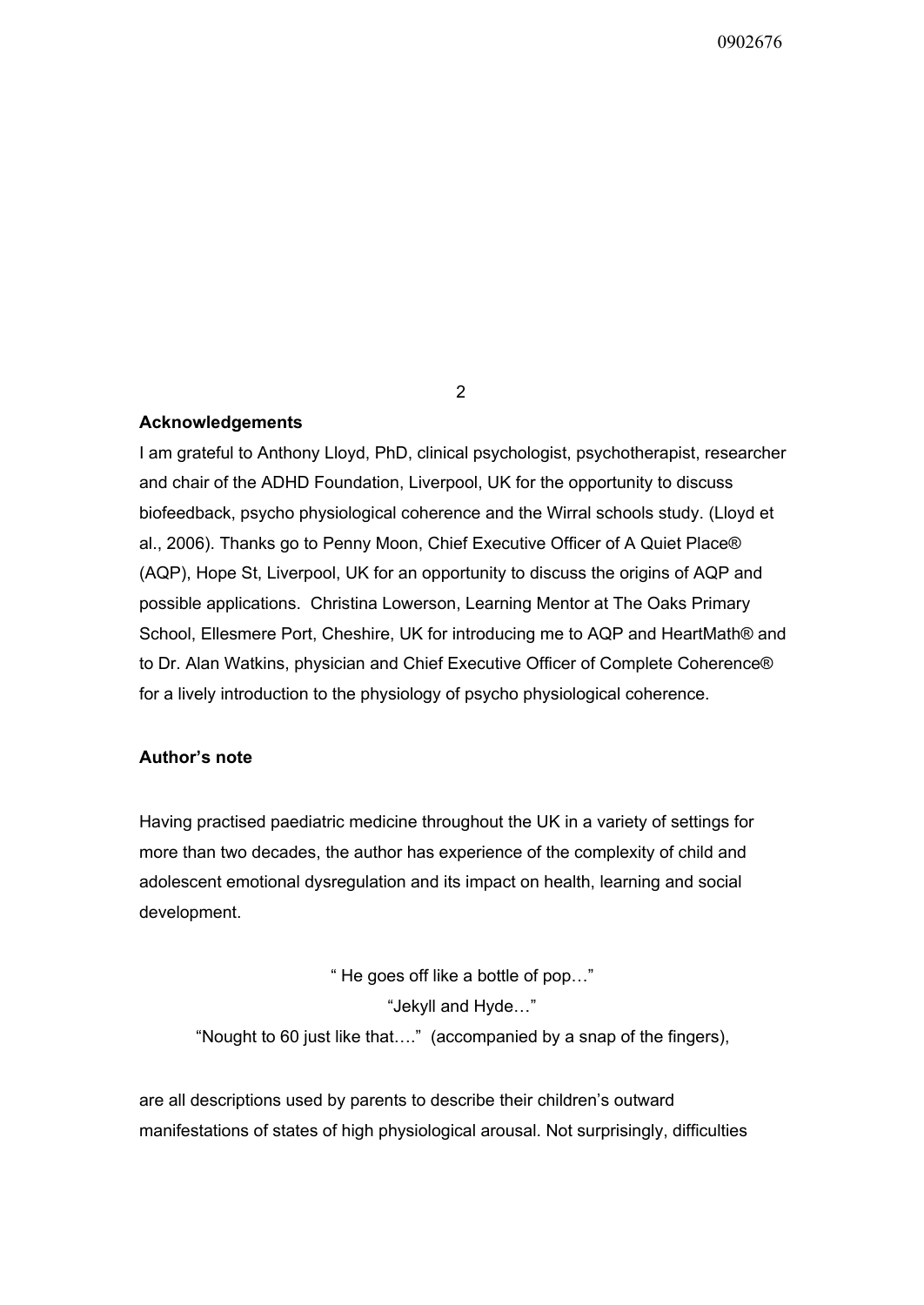maintaining friendships, social and school exclusions, poor learning progress and loss of self esteem feature commonly in the narratives.

Attention deficit hyperactivity disorder care forms a significant part of the workload of paediatricians, particularly those working in community settings alongside education, social care, police and mental health professionals. Whilst acknowledging the carefully considered role of medication, the author shares the increasingly publicised concern over the heavy focus on medication in ADHD care packages and the exponential rate of rise in prescribing for increasingly young children. This has prompted exploration of an innovative, non-pharmacological therapeutic

3

intervention which could be incorporated into pathways of care. Offering young people the opportunity to learn self-regulation skills enables them to diffuse overwhelming sensations associated with difficult emotional states giving them control over their feelings rather than their feelings having control over them.

## **Introduction**

This dissertation explores the role of biofeedback training to achieve psycho physiological coherence (often referred to as cardiac coherence) in the selfmanagement of emotional dysregulation in the care of child and adolescent attention deficit hyperactivity disorder (ADHD).

Research using HeartMath® (Lloyd et al., 2010; Connolly, 2009) and its delivery in the context of A Quiet Place® (Renwick & Spalding, 2002) are analysed and compared and contrasted with a study of self-regulation of slow cortical brain wave potentials in children with ADHD (Strehl et al., 2006) allowing an evaluation of the role of these biofeedback techniques in this much debated area of paediatrics.

Features of the intervention that demonstrate its suitability to the child and adolescent population are discussed as well as considerations for implementing theory into practice with the goals of: possible reduction in prescription of psychostimulant medications and simultaneously improving outcomes in health, educational and social functioning to the benefit of the individual and society.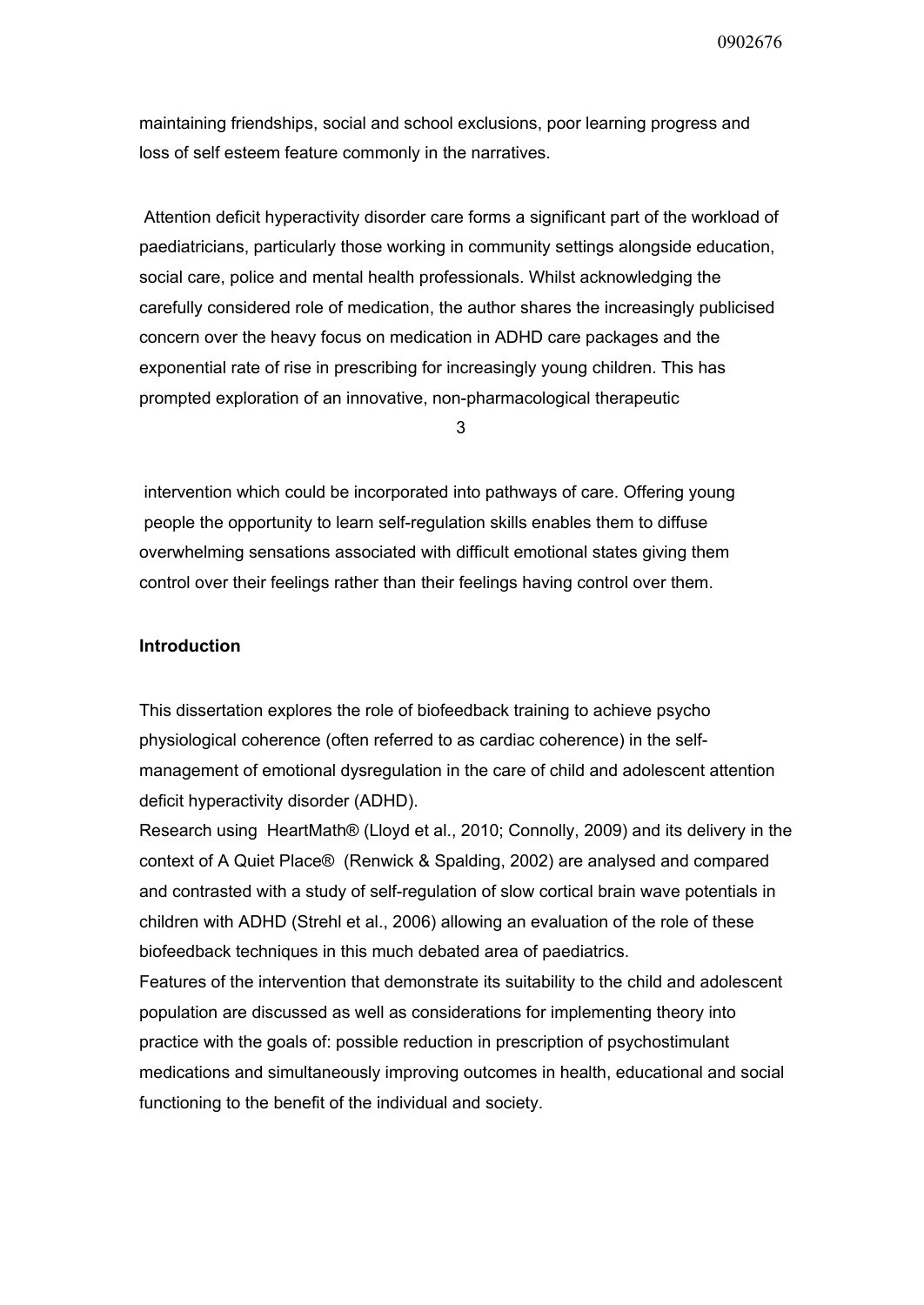A literature search was carried out using the NHS Evidence search engine for health and social care professionals. The following databases were accessed through NHS Athens: PsychINFO, AMED and MEDLINE. The keywords included 'biofeedback', 'cardiac coherence', 'attention deficit hyperactivity disorder', 'emotional dysregulation' and 'child\*'. The asterisk (\*) indicating acceptable keywords could have a variety of suffixes eg. child-*hood* or child-ren. Further papers and articles were sourced through Google Scholar*.* Experts and researchers in the field of psycho physiological coherence, were consulted: Dr. Anthony Lloyd, clinical psychologist, researcher and chair of Liverpool ADHD Foundation; Penny Moon, founder of A Quiet Place® educational therapeutics and Dr. Alan Watkins, physician and Chief Executive Officer of Complete Coherence® as well as visits to two primary schools offering A Quiet Place® within the school curriculum.

4

## **Current discourse**

At a time when pharmaceutical companies offer a 'pill for every ill' (Brown, 2011) and with the forthcoming publication of the fifth edition of Diagnostic and Statistical Manual of Mental Disorders (DSM-V) in May 2013, the major tool for psychiatric diagnosis which is based on a medical model using the language of: a 'patient' having an underlying 'pathology' manifesting as 'symptoms' which are assessed to make a 'diagnosis' to which a 'treatment' can be applied, caution needs to be exercised. There is a real risk of further pathologising children (Graham, 2006; Beckford, 2011) and consequently stepping up the prescription of psychopharmaceuticals to children still further, when what is needed is more understanding of the context of problems based on human responses (British Psychological Society, 2011) to stressors in both the external and internal environment and their overlap. In this way services to young people may be improved through offering a route to self-empowerment which may shape a more positive developmental trajectory into adulthood.

## **Background**

*Emotional regulation, dysregulation and psycho physiological coherence (PPC)*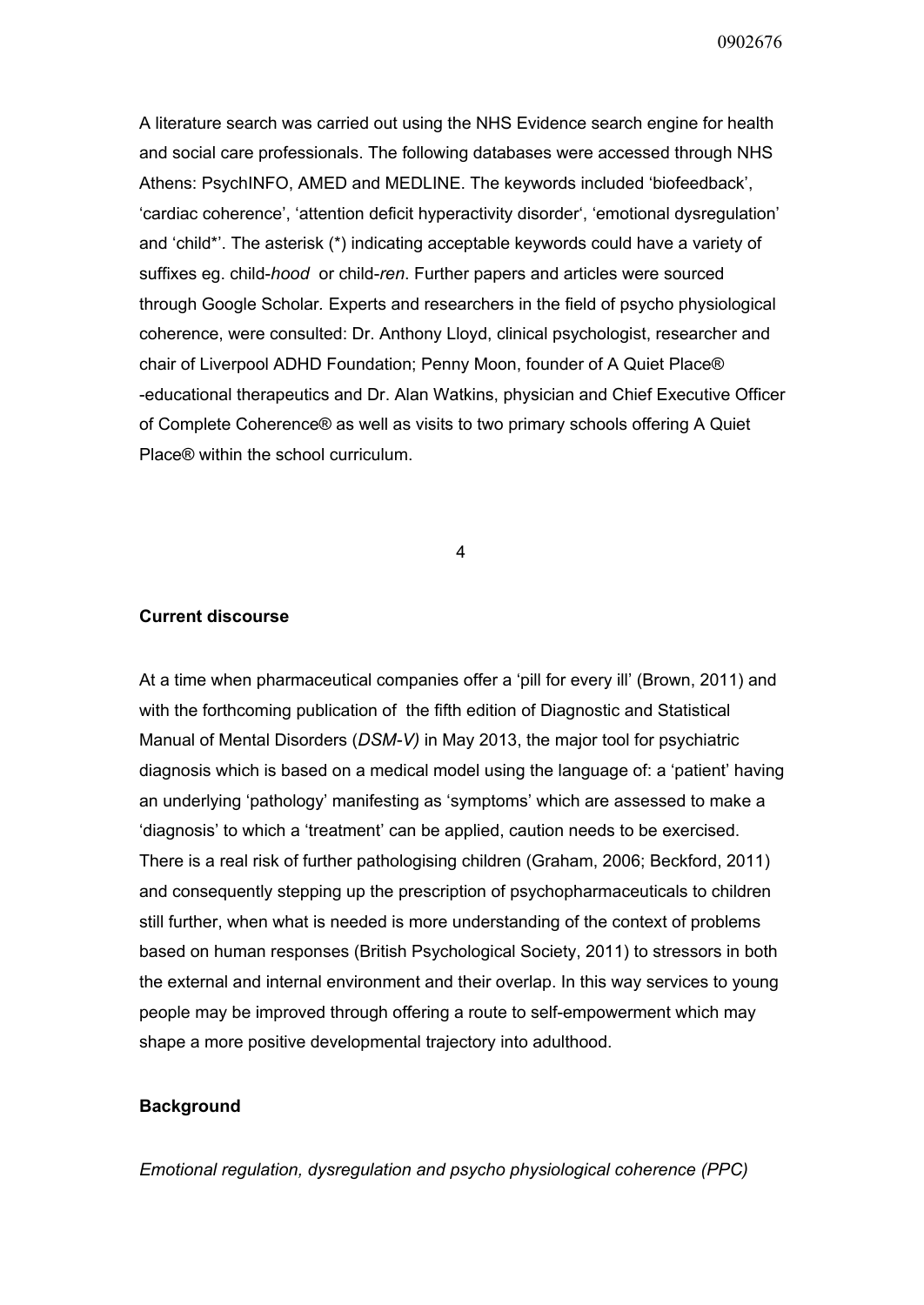'Emotion regulation is the ongoing process of responding to one's environment with emotions that are both socially acceptable and context appropriate for a given situation.' (Cole et.al. 1994, cited in Walcott & Landau, 2004).

The capacity for healthy emotional self regulation in humans, develops through the following stages:

- complete *dependence* on the care-giver's (usually parent's) capacity to regulate eg through holding and soothing,
- through *coregulation*, at which stage the infant, with the help of the attuned parent, begins to participate in the process and
- ultimately *independent self-regulation* in the absence of the care-giver. (Murray and Andrews, 2000).

## 5

Childhood emotional dysregulation can be linked to any threat to psychosocial development including attention deficit hyperactivity disorder (ADHD) (Barkley, 1997; Walcott & Landau, 2004) child neglect and abuse (Rees, 2010) and autistic spectrum disorders (National Autistic Society, 2010). More common, but perhaps less acknowledged psycho emotional stressors include familial, educational and societal expectations of performance which are not in synch with a child's developmental stage, parental relationship breakdown and other losses. Learning skills to manage one's own emotional state can be an empowering 'lifeline' which may shift the individual's 'locus of control' from *external* (eg. drug, financial or professional support) to *internal* which could afford lifelong benefits (Wallston & Wallston, 1978).

Researchers at the Institute of HeartMath (IHM; Boulder Creek, California) have introduced the term *psycho physiological coherence* (PPC) which describes a flexible internal state of order, harmony and efficiency in the interrelated systems of emotion, cognition and physiology (McCraty & Childre, 2010; Lloyd et al., 2010) ie. a state of optimal function.

The HeartMath® system is summarised by Connolly (2009) as 'a set of emotional regulation techniques, the learning and maintenance of which is supported by heart rhythm coherence biofeedback technology, designed to enable self induced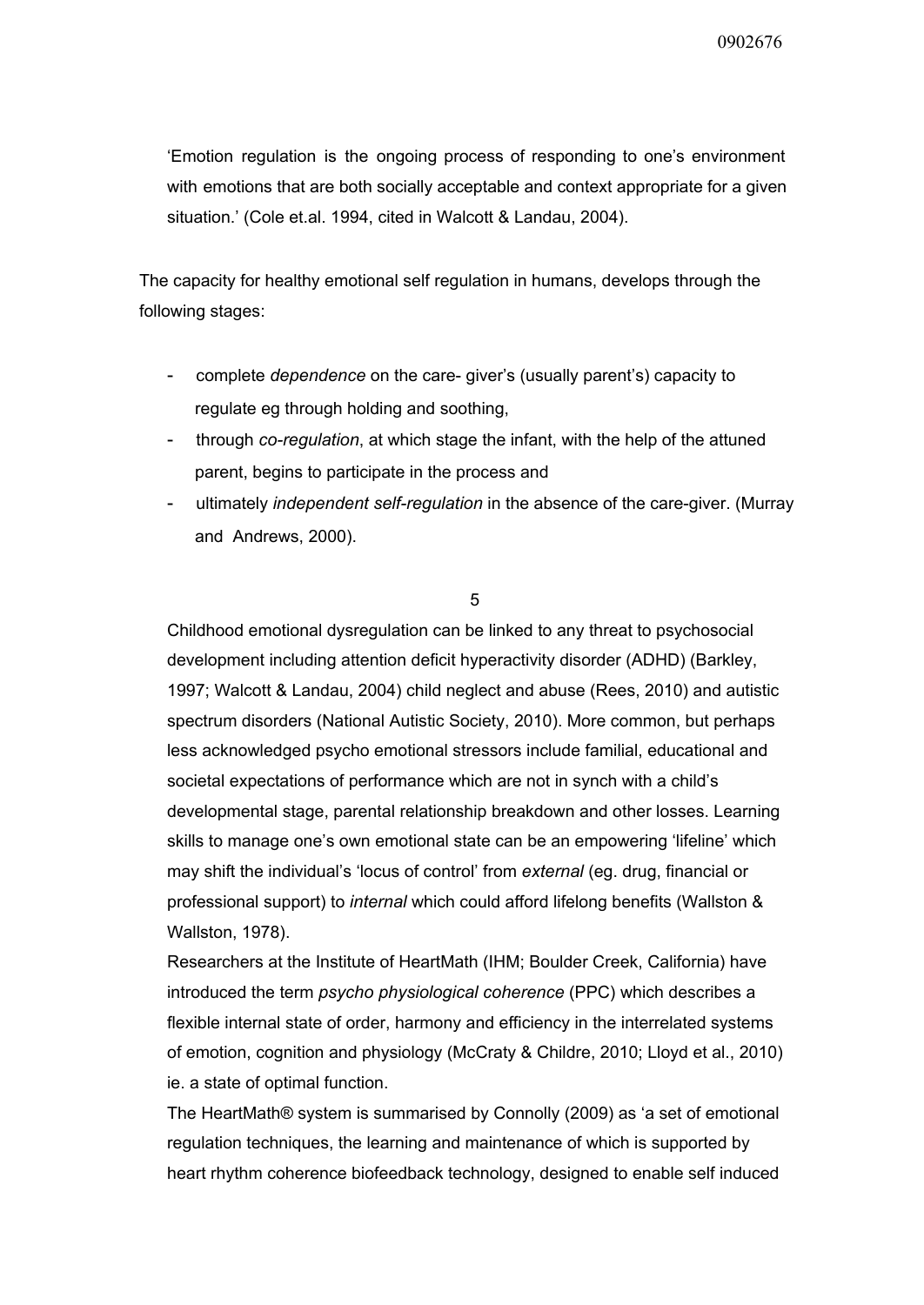shifts in cardiac rhythm.' Computer assisted PPC training offers a window onto one's own physiology or internal state through a visual representation of heart rate variability (HRV) and may go some way to answer the question:

'Why do I feel (and do) like I do?'

Through biofeedback, demonstration of agency affecting one's physiology (shifting from a chaotic to a coherent HRV rhythm and maintaining this state) allows mastery over overwhelming sensations associated with debilitating emotional states which prevent healthy performance or underpin socially unacceptable behavioural manifestations such as aggressive outbursts (McHugh et al., 2010). Self management of emotional dysregulation in childhood and adolescence arguably plays a significant role in maximising human potential at an individual, societal and global level (McCraty & Childre, 2010).

## 6 *Attention deficit hyperactivity disorder ADHD*

The UK prevalence of attention deficit hyperactivity disorder (ADHD) in children aged 5 to 15 years is estimated at between 35% with a gender ratio of 4:1 boys to girls (National Institute of Clinical Excellence NICE: CG72, 2008).

Emotional regulation difficulties are strongly associated with the multiple symptoms of ADHD: hyperactivity, impulsivity, inattention, frustration, anxiety, intolerance and aggression at levels which impact on healthy functioning (Barkley, 2007; Walcott & Landau, 2004; Lloyd, 2009). The child experiences these symptoms across multiple settings: home, school and wider society and ADHD is associated with increased risk of poorer outcomes in measures including academic achievement, peer and family relationships, mental health and employment (Barkley, 1997; Lloyd, 2009).

NICE guidelines (2008) advocate a multimodal package of care in the management of childhood and adolescent ADHD including: behavioural and educational interventions, parent training along with medication. There is, however, increasing concern amongst professionals and the public over the escalation in prescription of psychostimulant medication in the childhood population, with known side effects including appetite suppression, sleep and mood disturbance and potential unknown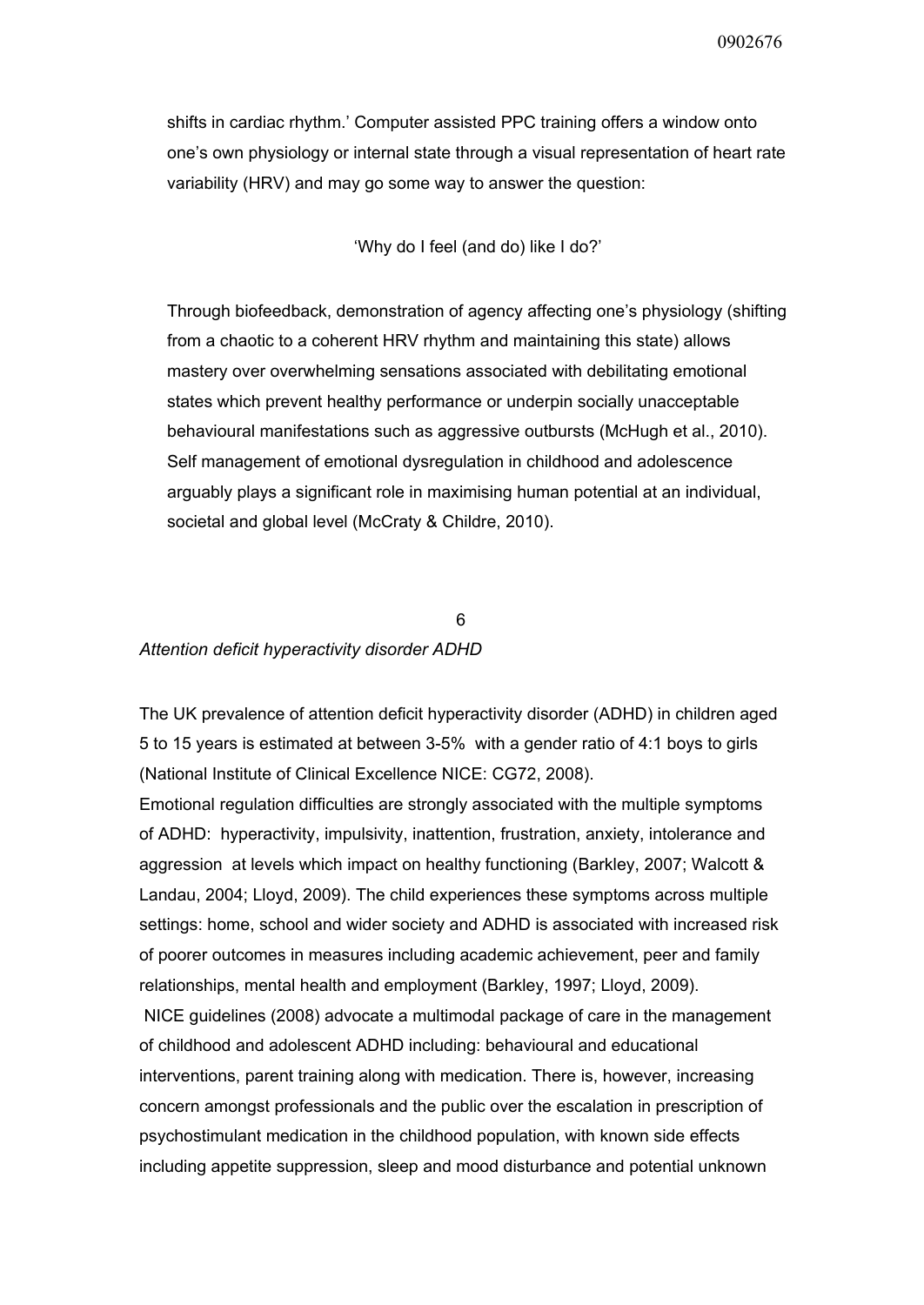effects associated with long term use (Graham, 2006; Burke, 2007; Lloyd et al. 2010). Beckford (2011), The Daily Telegraph's health correspondent, reports recent figures showing 650,000 eight to 13 year olds are now taking methylphenidate, an increase from just 9,000 two decades ago. Earlier this year in a special report, Channel 4 News (2011) highlighted a rise in prescription rates of stimulant drugs for children below the age of 6 years old which contravenes current NICE guidelines (2008). A recent forecast of expenditure based on a number of different scenarios predicts that the cost of ADHD prescriptions in the NHS in England in 2012 will be between £49 -£101 million, a rise from the £7 million spent in 2002 (Schandler, 2007).

Alongside these concerns, is a desire to broaden the therapeutic repertoire for the management of emotional and behavioural dysregulation in childhood (Burke, 2007; Rees, 2010). This is a view shared by Kate Fallon, General Secretary of the Association of Educational Psychologists in her address to delegates at the Trade Union Congress, September 2011:

7

'In a society that wants quick results, using drugs to improve behaviour is very tempting. But there can be other ways of improving children's behaviour which typically involve time and energy from people' (cited by Beckford, 2011).

## **Why biofeedback?**

Computer assisted biofeedback to enhance and achieve psycho physiological coherence is an attractive intervention for the child and adolescent population for a number of reasons:

- It is a simple technique to learn and internalise (Arguelles et al., 2003) and can easily be explained as a process of 'training your brain and your heart to work together' (HeartMath® facilitator, 2011).
- Non invasive and free from side effects, it can be used in conjunction with other therapeutic modalities without interaction.
- It may offer an alternative to psychoactive medications (removing stigmatisation) or allow doses to be reduced: 'Coming off Ritalin….it took away that tag….I feel better not on it,' (HeartMath® user, 2011).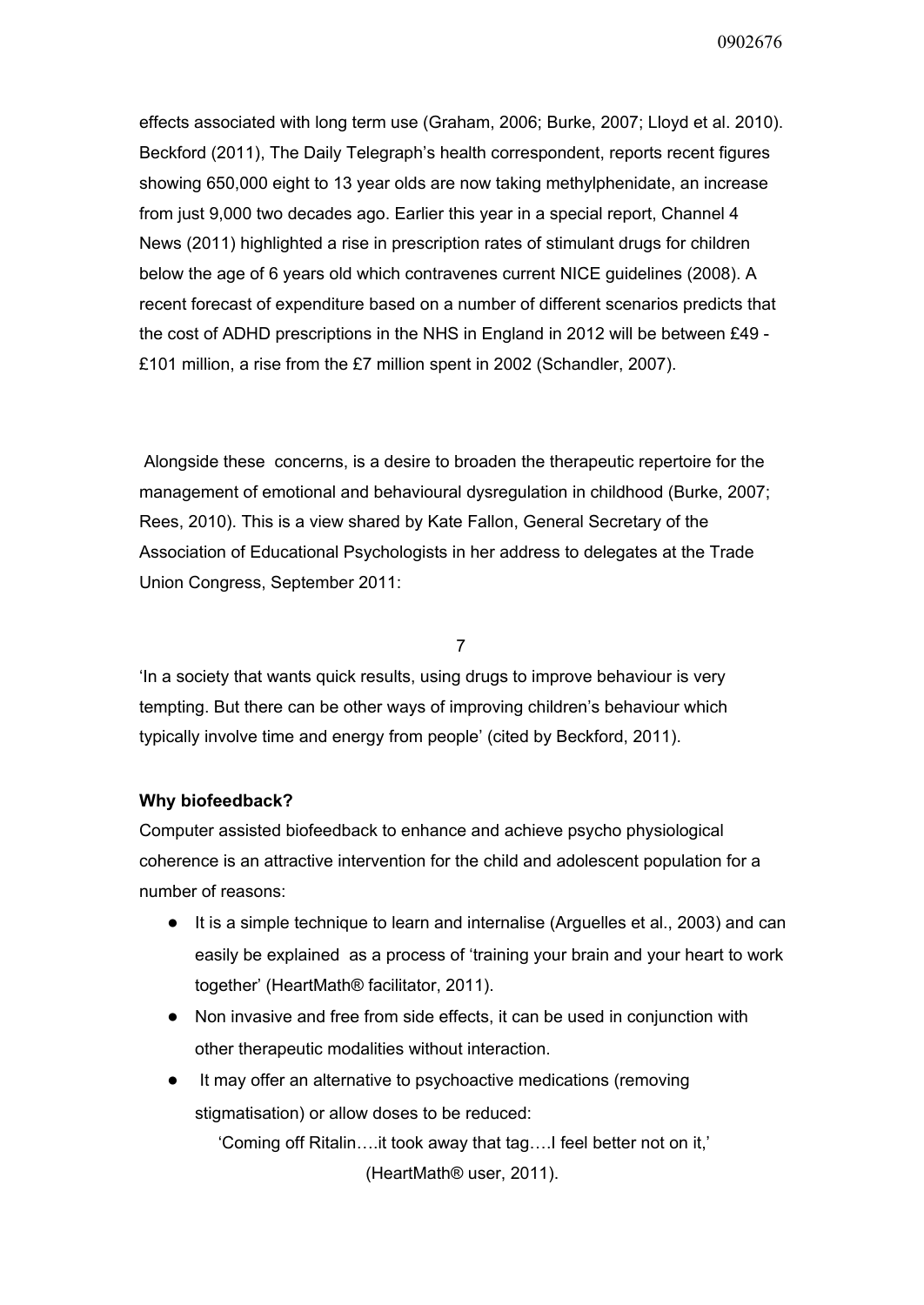● The technology itself is appealing to children who are comfortable with and skilled in the use of this medium.

## **What the research tells us**

Gulchak and Lopes (2007) conducted an international literature review of in-school interventions performed to reduce disruptive behaviour in children and adolescents with emotional and behavioural disorders. The other selection criteria being: quantitative studies, outside the United States (US) and published in English in peer reviewed journals between 2000-2005. Despite the acknowledged limitations of the review, the results confirmed a paucity of research-based interventions for children with behaviour disorders outside the US. Out of a search of over 4000 articles, only eight studies (out of the 11 studies which met the selection criteria) were identified as demonstrating quantitative evidence of effective interventions in this population of students. Nine of the 11 qualifying studies were from the UK. Interventions included nurture groups, communication and social skills programmes and A Quiet Place® (Renwick & Spalding, 2002).

8

In 2010, Lloyd et al. conducted a randomised controlled trial to investigate the effect of HeartMath (HM) self regulation skills and coherence training on 38 children, aged between nine and 13 years old with ADHD diagnoses from three secondary schools and two primary schools in the Wirral, UK. Participants were randomly allocated to experimental or control groups without them knowing which was which. The children in the experimental group were taught emotional self regulation skills:

- shifting one's focus of attention to the area around the heart and breathing easily and slowly as if through the chest area.
- activating positive emotion; this skill involves generating and sustaining a positive emotional state for 5-10 minutes.

Computer based biofeedback, the 'Rainbow game' was used to indicate attainment of heart rate variability coherence rhythms using a finger tip or ear lobe sensor. Each child in the HM group had daily one to one 20 minute sessions over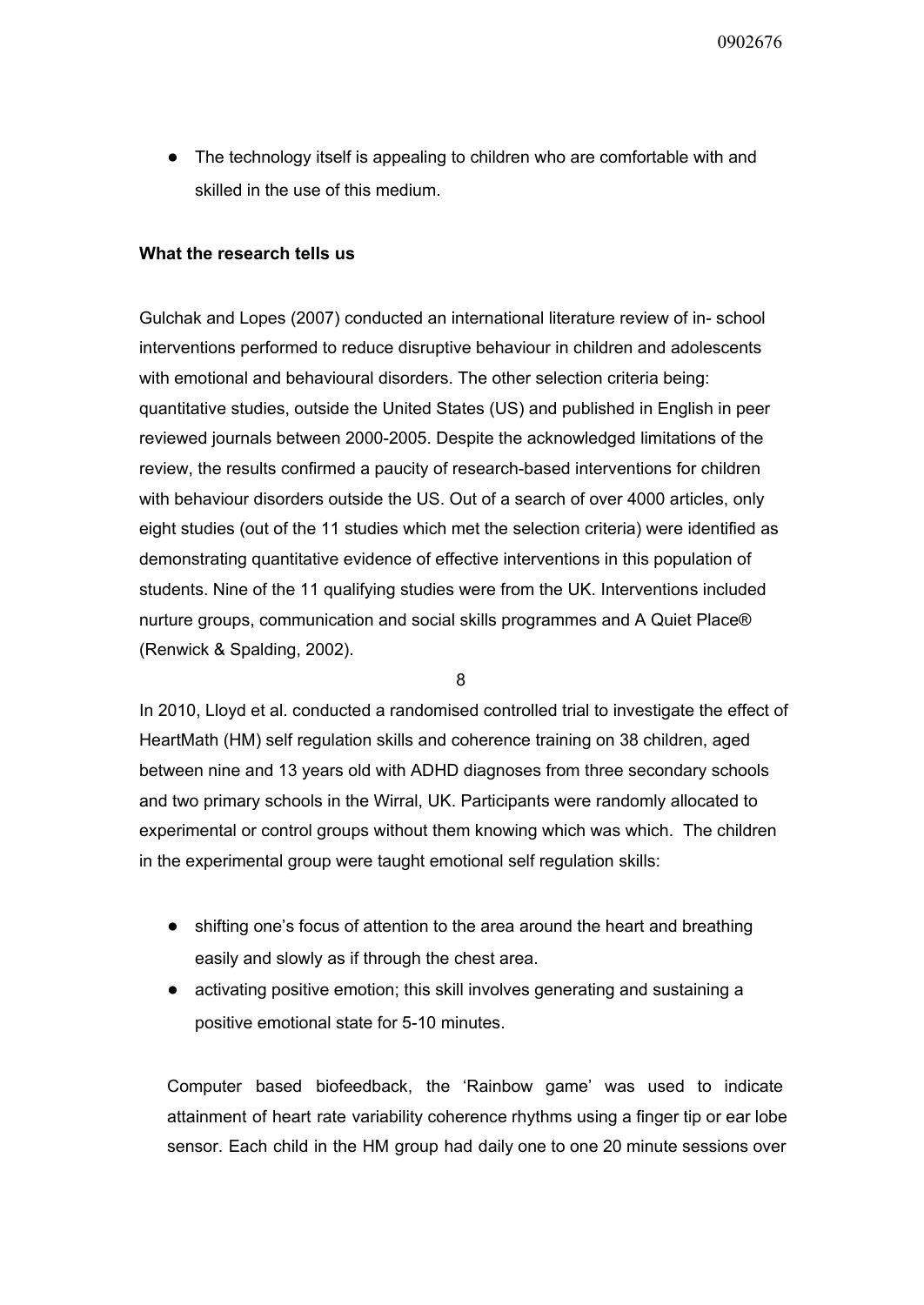6 weeks in the same room in the school supported by the same facilitator. During the sessions tracks from the Quiet Joy CD (music designed to promote PPC) was played. The Cognitive Drug Research (CDR) system was the tool used to assess cognitive functioning pre and post intervention. The children randomised to the control group were given an active placebo to control for changes due to increased attention and time spent with facilitator. The active placebo consisted of 20 minute non competitive Lego® building sessions. CDR assessments were administered before and after the 6 weeks of Lego sessions.

All participating children had the opportunity to experience HM training as the active placebo control group were crossed over to HM sessions for 6 weeks after the completion of their 6 weeks Lego sessions and the CDR assessment was re-administered for a third time to this group at the end of HM. Limitations on resources and logistical difficulties meant that the 14 children who received HM first did not cross over to active placebo, so the trial cannot be classed as a cross over.

As a secondary measure of emotional wellbeing, the Strengths and Difficulties Questionnaire (SDQ) was completed by each child and teacher before and after the experimental and active placebo time periods. Qualitative data was obtained from parents who were asked for feedback on observed behavioural changes at home.

9

The researchers found a significant improvement in five of the measures of cognitive function after HM intervention. 'Difficulties' scores on the SDQ were significantly different between the HM and Lego group and the parents universally stated observed improvements in their children's behaviour at home, more evident after the HM intervention. All parents reported improvements in their children's sleep patterns.

3 months after their training, the majority of children (32) continued to practice HM self regulation techniques they had learnt. Two of the nine primary school children were able to discontinue their ADHD medication within 12 months. Parents who learned and practised the techniques themselves reported personal benefits.

The HeartMath/ Safe Place Programme (Connolly, 2009) was delivered to 243 children in three primary (n=122) and 4 post primary schools (n=121), in West Belfast, as whole class interventions. The pupils were shown how to shift to a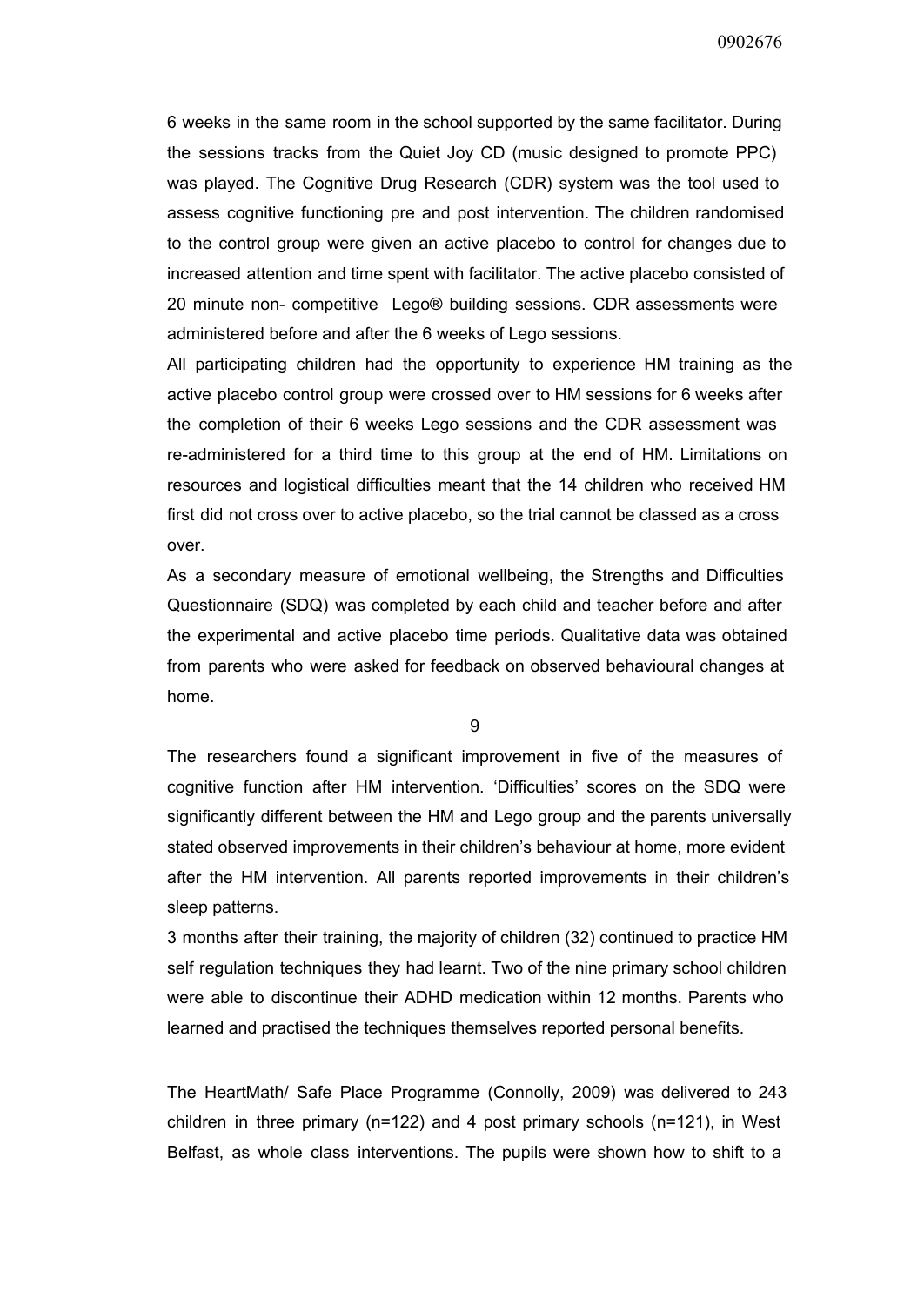PPC state using breathing and emotional shift techniques reinforced by computer-based biofeedback through finger tip or earlobe sensors giving a visual display of changes in heart rate variability associated with PPC. Once or twice weekly individual access to computerised biofeedback was achievable for the pupils. Running in parallel was a whole class intervention delivered once or twice daily called the Safe Place Programme consisting of a 10 minute session using HM breathing and emotional shift techniques in which pupils participate in a guided visualisation, using a 10 minute audio CD, to create an imaginary safe place thus shifting to and sustaining a positive emotional state for this period.

The SDQ was used as a measurement tool of emotional wellbeing, completed by class teachers on each child pre and post the HeartMath/ Safe Place Programme. Overall the children displayed significant improvements in various aspects of behaviour with primary school children benefiting more than post primary school children.

Renwick and Spalding's study of A Quiet Place® (2002) is a quantitative and qualitative evaluation of outcomes, comparing 54 AQP participants with 54 non participants matched for age, gender, background and similar needs.

10

A Quiet Place® (AQP) has developed a system called 'Educational therapeutics', 'which acknowledges and works with the educational aims of the school and offers therapeutic support in an integrated manner.' A holistic intervention, 'it works to support the whole child (body, emotions, mind and spirit) within the context of their whole life (self, home and school)' (Renwick & Spalding, 2002). Situated in schools and based within a specially designed, aesthetically pleasing environment to engender feelings of calm and well being, AQP has been used therapeutically and preventatively for more than a decade since its origins in the work of the Liverpool Early Years Behaviour team. Through AQP a child is offered a 6 week programme facilitated by AQP workers, trained in bodywork and psychotherapeutics, consisting of three sessions per week:

- a psychotherapy session (developmental stage appropriate)
- therapeutic touch session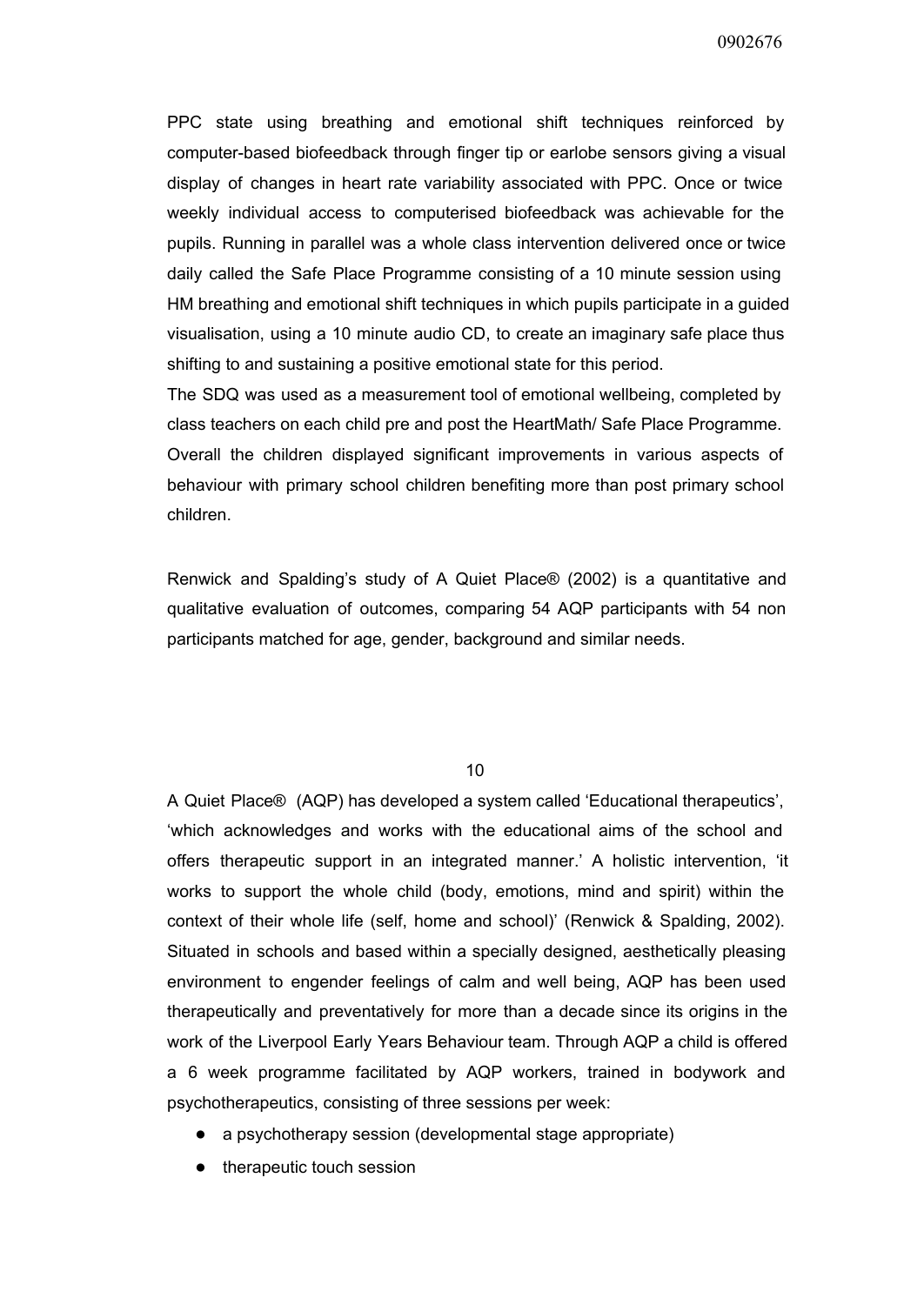● relaxation training incorporating HeartMath emotional self regulation techniques using computerised biofeedback.

Pre intervention desired outcomes for the child are documented independently from parent, teacher and child. At the end of the intervention actual outcomes are documented from each of the three parties.

Renwick and Spalding (2002) found that there was a statistically significant increase in positive behaviours of children attending AQP as compared with nonAQP attending controls and conversely a significant reduction in negative behaviours of AQP children compared with non AQP participants.

The researchers showed that a short intervention is capable of bringing about desired changes.

A different form of biofeedback, involving selfregulation of brain potentials (monitored by electroencephalogram or EEG) as a new treatment for children with ADHD was investigated by Strehl et al. (2006) in Tübingen, Germany. Using the biofeedback of EEG, children developed skills to regulate cortical excitation potentials considered to be impaired in ADHD.

23 children between eight and 13 years old received 30 sessions of self-regulation training of slow cortical potentials.

11

Two biofeedback electrodes were sited at the mastoids and children were seated in front of the computer screen. The beginning feedback screen appeared as the top left screen below. Bringing the black dot to the upper rectangle correlated with a desired shift in cortical potential and was rewarded by a smiley face (top right screen) and audible signal. Children were given no specific instructions for how to achieve the desired shift but were advised to be attentive to the on screen feedback and to find the most successful mental strategy to move the ball upwards towards the target box. Skills were reinforced by opportunities for the children to verbalise and test out their strategies.

In order to practise generalising these skills (to transfer to everyday life) non feedback trials (see lower screens) were intermixed with feedback trials. Thus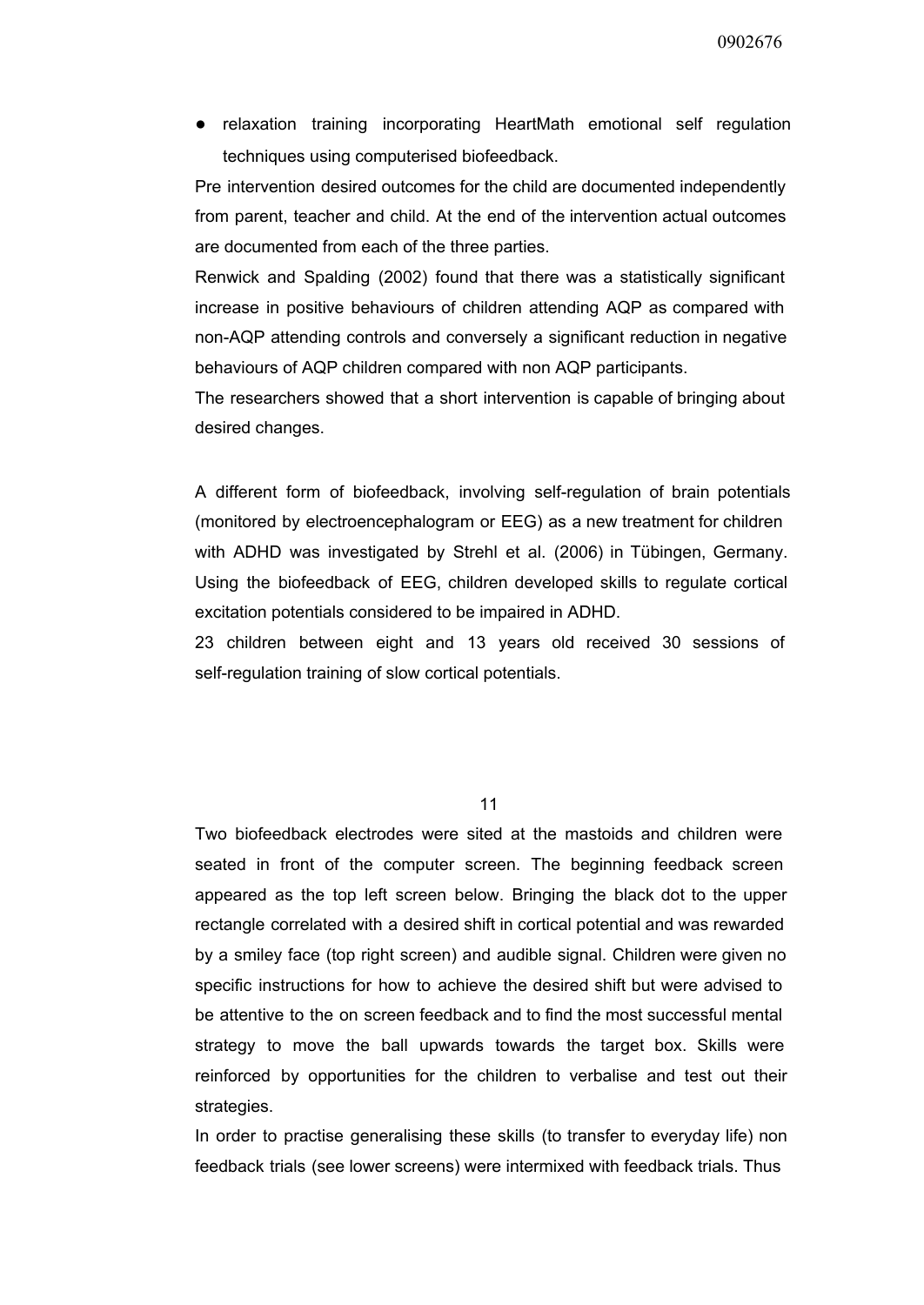children learnt to use their own personal strategies to achieve the target without the on screen biofeedback.

Participants were instructed to transfer their learnt skills to everyday life.



Upper screens show a feedback trial: Left screen indicates the beginning of a trial; right screen the end of a trial.

Lower screens show a transfer trial: Left screen indicates the beginning of a trial; right screen indicates the end of a trial.

(Source: Strehl et al., 2006, p.e.1533)

12

Quantitative data was collected by administering psychometric tests at baseline before any sessions, re-administering after the 30 sessions and again after 6 months. The researchers found significant improvement in behaviour, attention and IQ scores after training, with these changes stable at 6 months follow- up.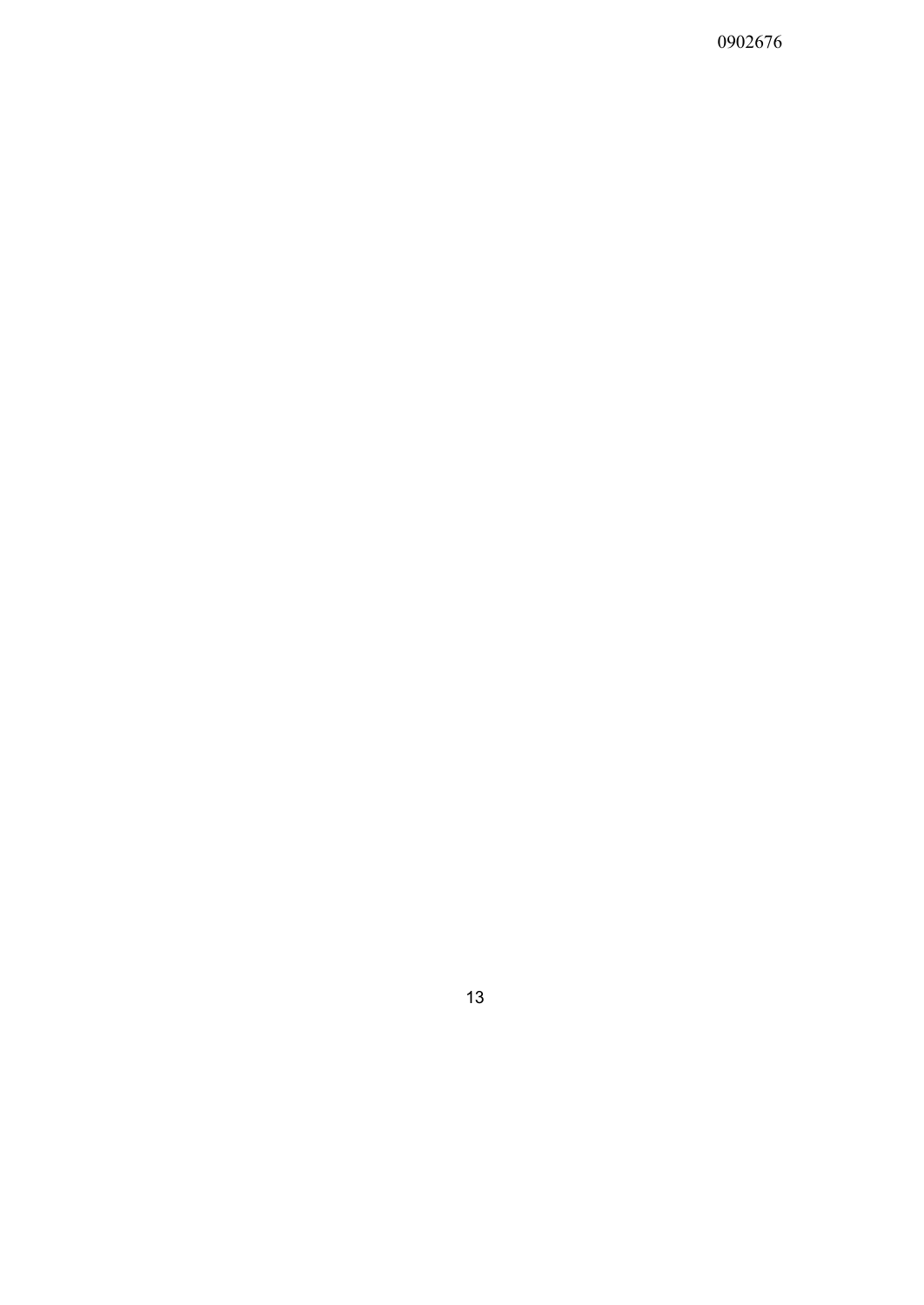|  | Table 1: Summary of studies cited. |  |  |
|--|------------------------------------|--|--|
|  |                                    |  |  |

| <b>Author (year)</b><br>(place)                                                                                                                  | <b>Intervention</b>                       | <b>Results</b>                                                                                                                                | <b>Research</b><br>design       | Measure(s)                                                                | <b>Subjects</b>                                                               |
|--------------------------------------------------------------------------------------------------------------------------------------------------|-------------------------------------------|-----------------------------------------------------------------------------------------------------------------------------------------------|---------------------------------|---------------------------------------------------------------------------|-------------------------------------------------------------------------------|
| A., Brett, D.<br>&<br>Lloyd,<br>Wesnes, K. (2010)<br>(Wirral, UK)                                                                                | <b>HeartMath®</b>                         | Statistically<br>significant<br>improvement in<br>cognitive<br>function.<br>All<br>parents reported<br>improved<br>behaviour<br>and<br>sleep. | <b>RCT</b>                      | <b>CDR</b><br><b>SDQ</b><br>Parental<br>interview                         | 38 children<br>$(9-13$ year old)<br><b>ADHD</b><br>with<br>$(DSM-IV)$         |
| Connolly, F. (2009)<br>(West Belfast)                                                                                                            | HeartMath®/<br>Safe<br>Place<br>Programme | Significant<br>improvement in<br>behaviours.                                                                                                  | Observational<br>(pre and post) | SDQ                                                                       | 243 children                                                                  |
| Renwick, F. & Spalding,<br>B. (2002)<br>(Merseyside & Croydon,<br>UK)                                                                            | A Quiet Place®                            | Statistically<br>significant<br>increase<br>in<br>positive<br>behaviours<br>and<br>reduction<br>in<br>negative<br>behaviours                  | Controlled<br>experimental      | Actual<br>outcomes(post)<br>Compared<br>with<br>desired<br>outcomes (pre) | 54<br>participants<br>with<br>matched<br>controls                             |
| U., Leins,<br>U.,<br>Strehl,<br>$C_{\cdot}$<br>Goth,<br>G., Klinger,<br>&<br>Hinterberger,<br>Т.<br>Birbaumer, N. (2006)<br>(Tübingen, Germany.) | <b>SCP</b><br>self-regulation<br>training | Significant<br>improvement in<br>behaviour.<br>attention and IQ                                                                               | Observational<br>(pre and post) | <b>ECBI</b><br><b>CRS</b><br>$K-Q$<br><b>TzA</b><br><b>WISC</b>           | 23 children<br>$(8-13 \text{ year old})$<br><b>ADHD</b><br>with<br>$(DSM-IV)$ |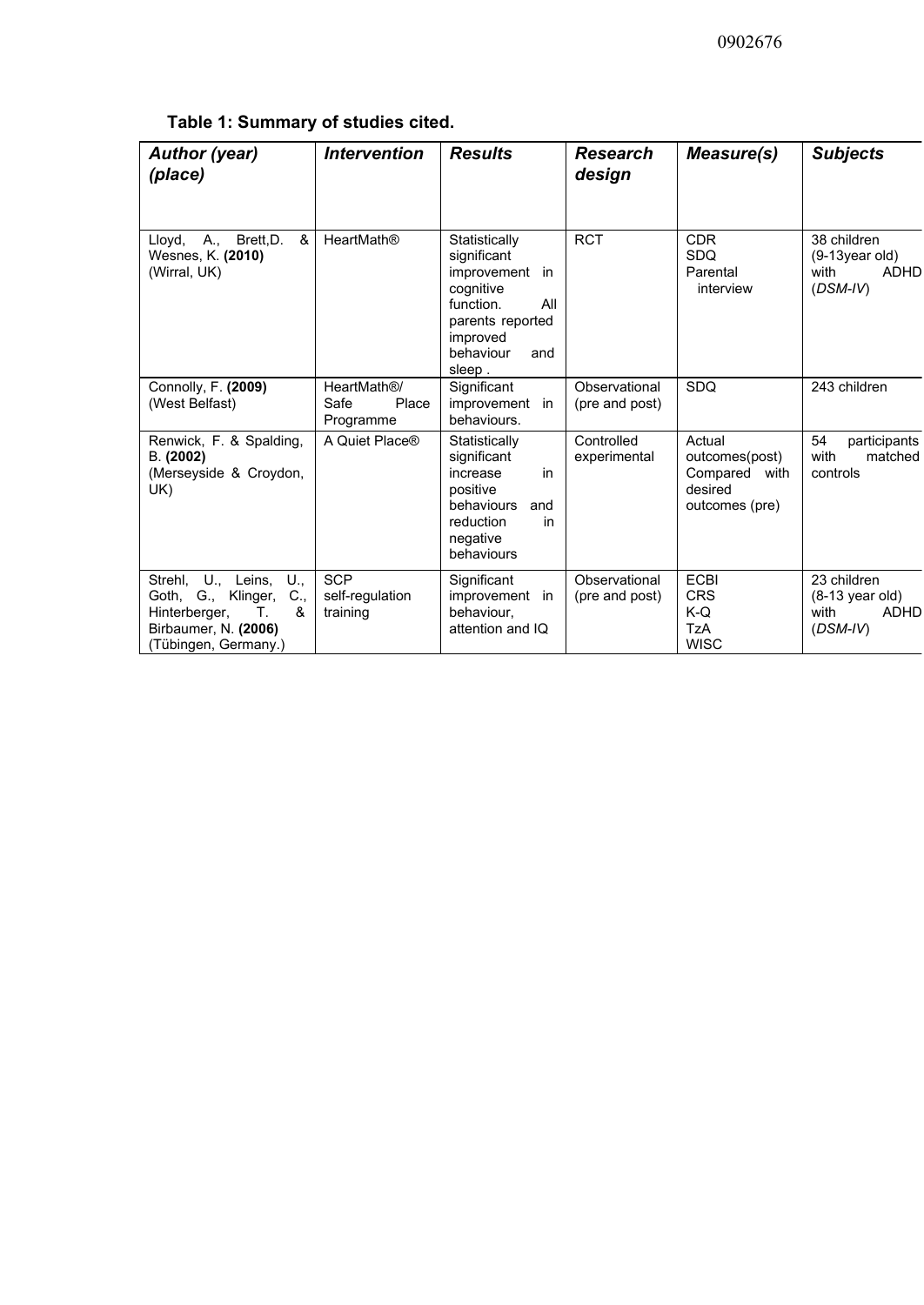Abbreviations: RCT- Randomised Controlled Trial; CDR- Cognitive Drug Research system; SDQ- Strengths and Difficulties Questionnaire; DSM-IV- Diagnostic and Statistical Manual of Mental Disorders IV; SCP-Slow cortical potentials; ECBI- Eyberg Child Behaviour Inventory; CRS-Conners' Rating Scale; K-Q- Kindl Questionnaire for measuring health related quality of life in children and adolescents; TzA- Testbatterie zur Aufmerksamkeitsprüfung ( measuring several components of attention); WISC- Wechsler Intelligence Scale for Children.

 $\overline{1}4$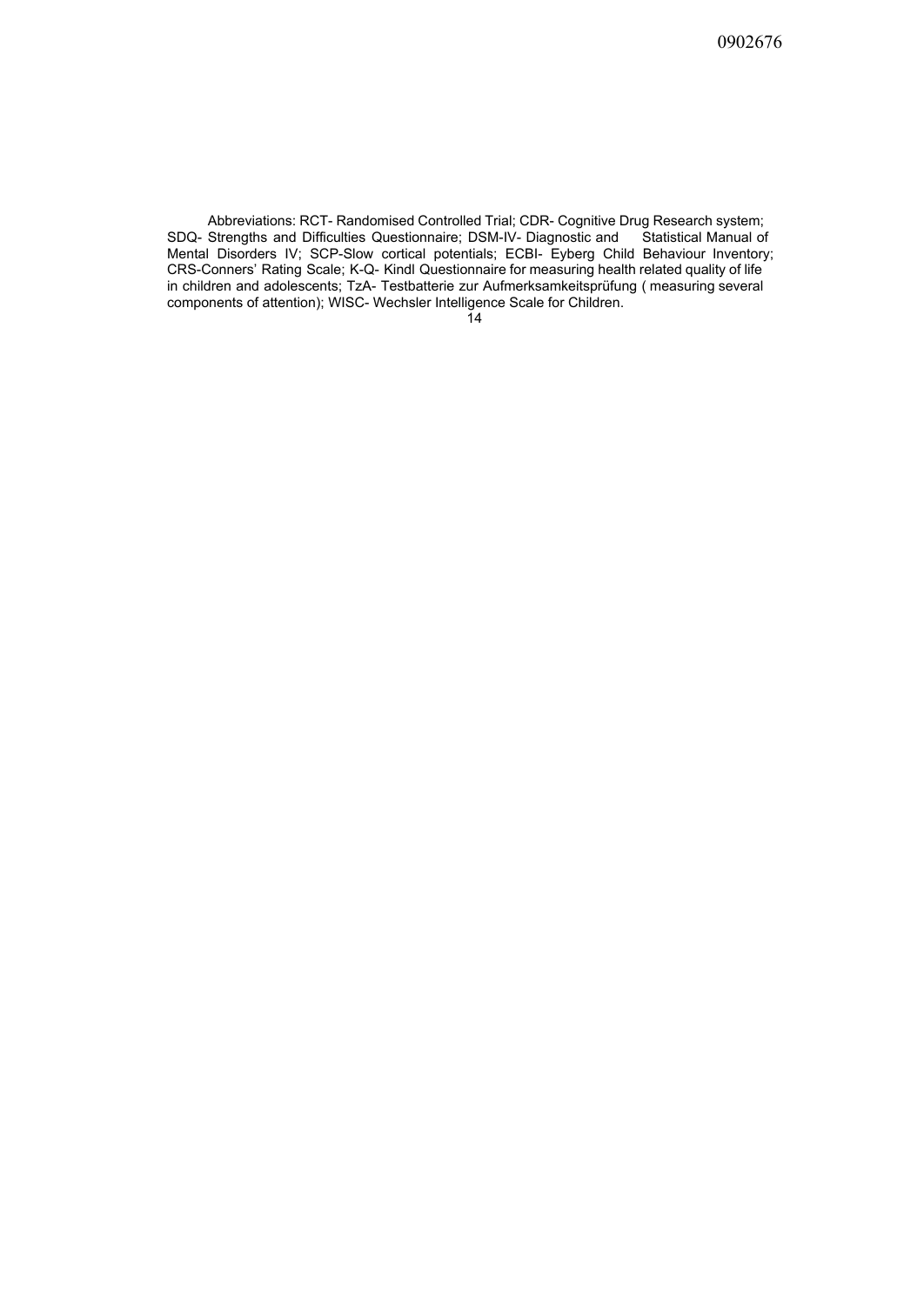## **Other Relevant work**

Mc.Hugh et al. (2010) investigated the use of biofeedback in the wider context of family life and school setting in children whose 'out of control' behaviours were reaching a tipping point rendering them at risk of permanent exclusion from school. 'Unprovoked', seemingly 'out of the blue', violent or aggressive actions with no apparent triggers where the child is unaware of the rapid escalation of emotional tension and where teachers only become aware at the point of the behavioural manifestation often lead to referral for anger management work. Reading early warning signs of physiological change in order to take preventative action is the basis of the use of heart rate monitors in Mc.Hugh et al's four

observational case studies. Each child was fitted with a heart rate monitor which gives a 'beep' whenever the rate exceeds a certain individually preset threshold. As well as the audible signal, the heart rate monitors can be downloaded to a computer programme to give a visual print out for 'contextual analysis'. Wearing such a device raises the awareness of the child and of those around the child of increasing states of arousal, so that difficult behaviours can become more understandable and therefore with the use of self calming strategies preventative action can be taken. The setting for these case studies was Marlborough Family Education Centre, UK which offered the opportunity for parents to be present in the classroom with their children and thus become key players in reflective activities to analyse behavioural triggers and patterns and also interactions between the child and parent. In this way parents, teachers and children become more 'tuned in' to the child's internal state, an illustration of 'systemic biofeedback.' Self-calming techniques included breathing and relaxation exercises or guided imagery were taught to the participants with good effect and parents became more aware of their own internal states and how this links with the child's which is the basis for group coherence.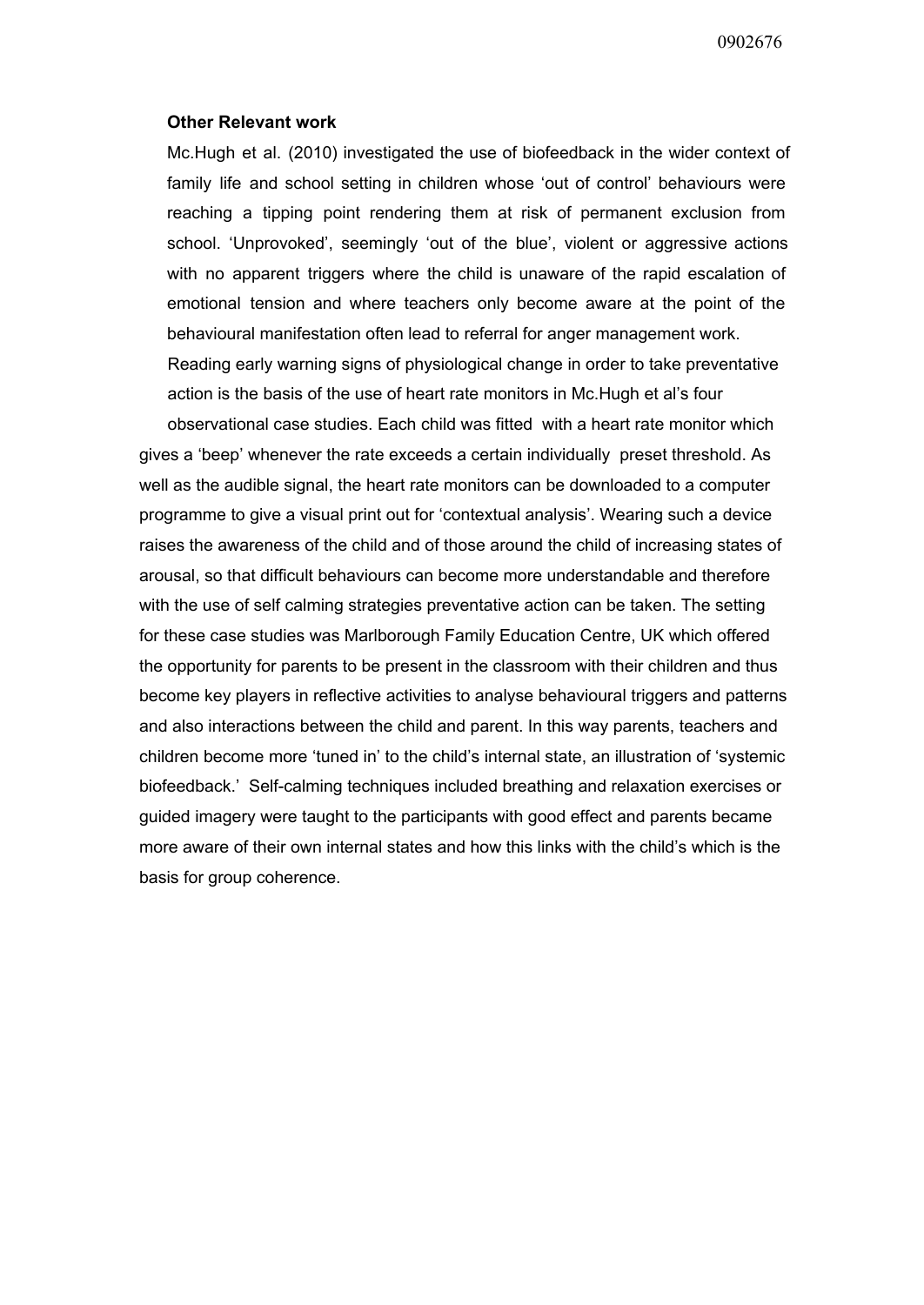## **Comparison of the studies**

A variety of study methodologies has been used in evaluation of the use of biofeedback to achieve PPC in children and adolescents with ADHD, all involving a skills -training component. Several schools or class groups in each study (Lloyd et al., 2010; Connolly, F., 2009; Renwick & Spalding, 2002; ) meant that a variety of trained facilitators were delivering the skills training. Despite this, statistically significant outcomes were demonstrated.

Where pre and post intervention measurements or ratings were made, in general well established tools were used eg. SDQ, however teachers in high school settings may not know their pupils as well as their primary school colleagues know their classes, making the SDQ or other tool, more difficult to complete which may have affected documented outcomes. Parental feedback was sought in three out of the 4 main studies (Lloyd et al., 2010; Renwick & Spalding, 2002 and Strehl et al.,2006) which supports a holistic view of the child in his or her two major settings of home and school. The universal improvement in children's sleep patterns following the HM intervention was an unexpected welcome parental observation (Lloyd et al., 2010) suggesting a research opportunity for a non pharmacological intervention in childhood sleep disorders.

These studies show the potential use of biofeedback to achieve PPC as both a therapeutic (Lloyd et al., 2010; Renwick & Spalding, 2002; Strehl, 2006) and a preventative intervention in the whole class delivery of the HeartMath/ Safe Place Programme (Connolly, 2009).

Strehl et al. (2006) clearly recognise the value of transferability of skills and incorporated this training into the study design as well as encouraging children to create their own personal strategies to achieve desired changes in brain potentials. This prioritises the empowerment of the child and shows them that they are the architects of their own success, a powerful and important message to children whose self esteem may well have suffered through their struggles at school, at home and with friendships.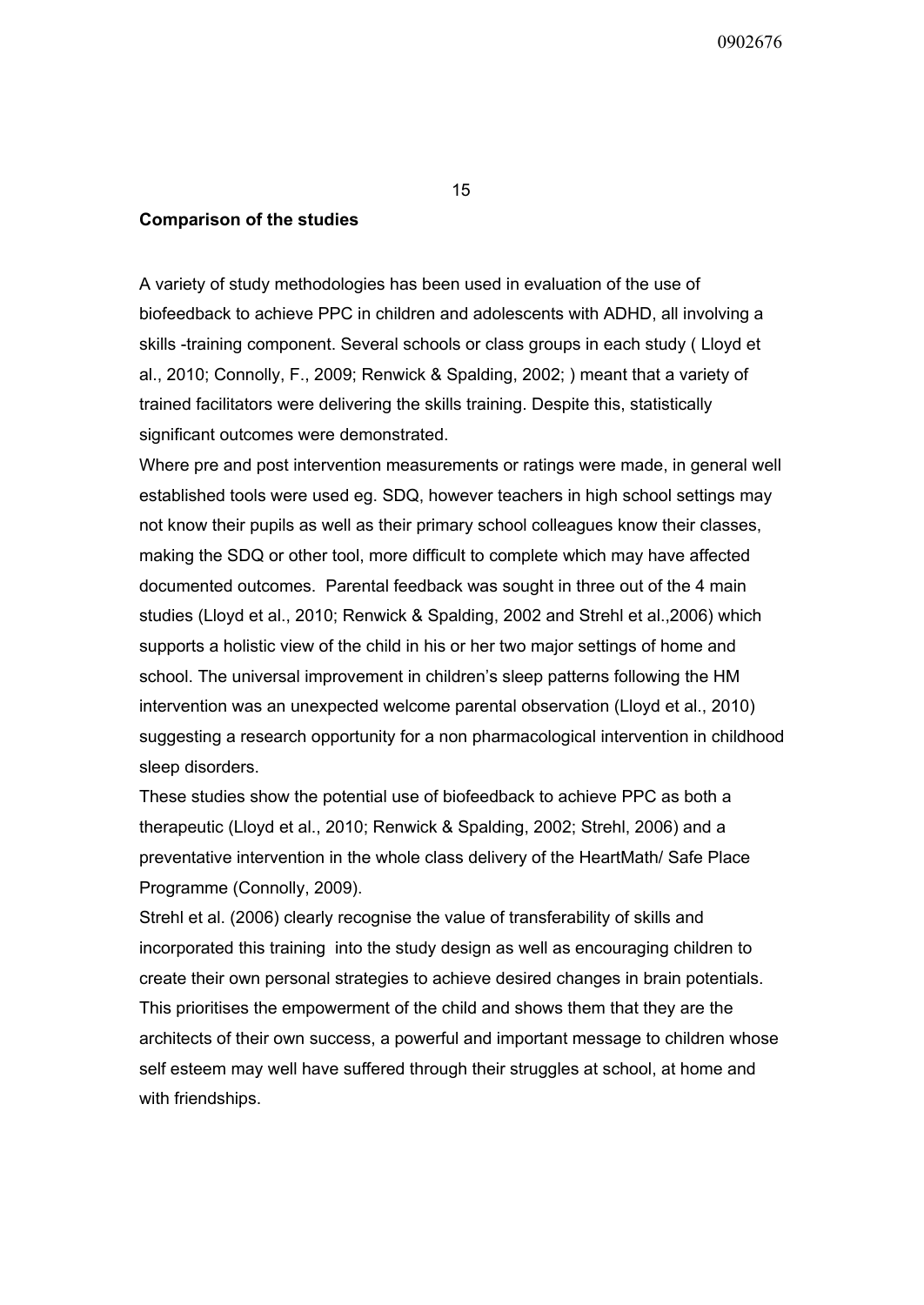Children's views are a key component of A Quiet Place ® (AQP) evaluation which reinforces the child centred, empowering nature of the intervention rather than 'having something done to you'. Lloyd et al.'s (2010) study stated that 37 participants 'enjoyed the sessions.' Lloyd et al.'s (2010) use of an 'active placebo' for the control

16

group was carefully considered in the choice of Lego® which has been researched as a therapeutic medium through the Autism Research Centre, Cambridge, UK (Gomez, 2009). Resource limitations and logistical difficulties meant that Lloyd et al.(2010) did not carry out a complete cross over trial as the initial HeartMath® (HM) group did not cross over to the active placebo intervention, this brings the 'blindness' of the participants into question as all children received (HM) which could have suggested to them that this was the experimental intervention to be tested and therefore influenced outcome measures.

HeartMath self-regulation skills and computerised biofeedback are a component of AQP and are therefore not assessed as a stand alone intervention in the AQP study (Renwick & Spalding, 2002) the other components being psychotherapy, creativity and bodywork combining as an emotional literacy intervention. Therefore the study is not an evaluation of a pure biofeedback intervention.

Long term durability of behaviour and cognitive function changes have been assessed at six months post intervention in Strehl et al.'s (2006) study only. Authors of all 4 studies indicate the need for long term follow up data to assess the ability to generalise learnt skills without the use of the biofeedback tool and durability of changes observed immediately post intervention.

McHugh et al.'s study of systemic biofeedback (2010) is consistent with Lloyd et al.'s (2010) qualitative findings that those parents who learned and practised HM techniques along with their children, experienced personal benefits. This is echoed in the comment of an HM facilitator in conversation with the author: 'It made me calmer, more relaxed…. It would have a profound effect if the whole family did it.' This is the thrust of McCraty and Childre's (2010) review article, 'Coherence: bridging personal, social and global health', that through psycho physiological coherence it is possible to maximise human potential at an individual, societal and global level.

## **Conclusions**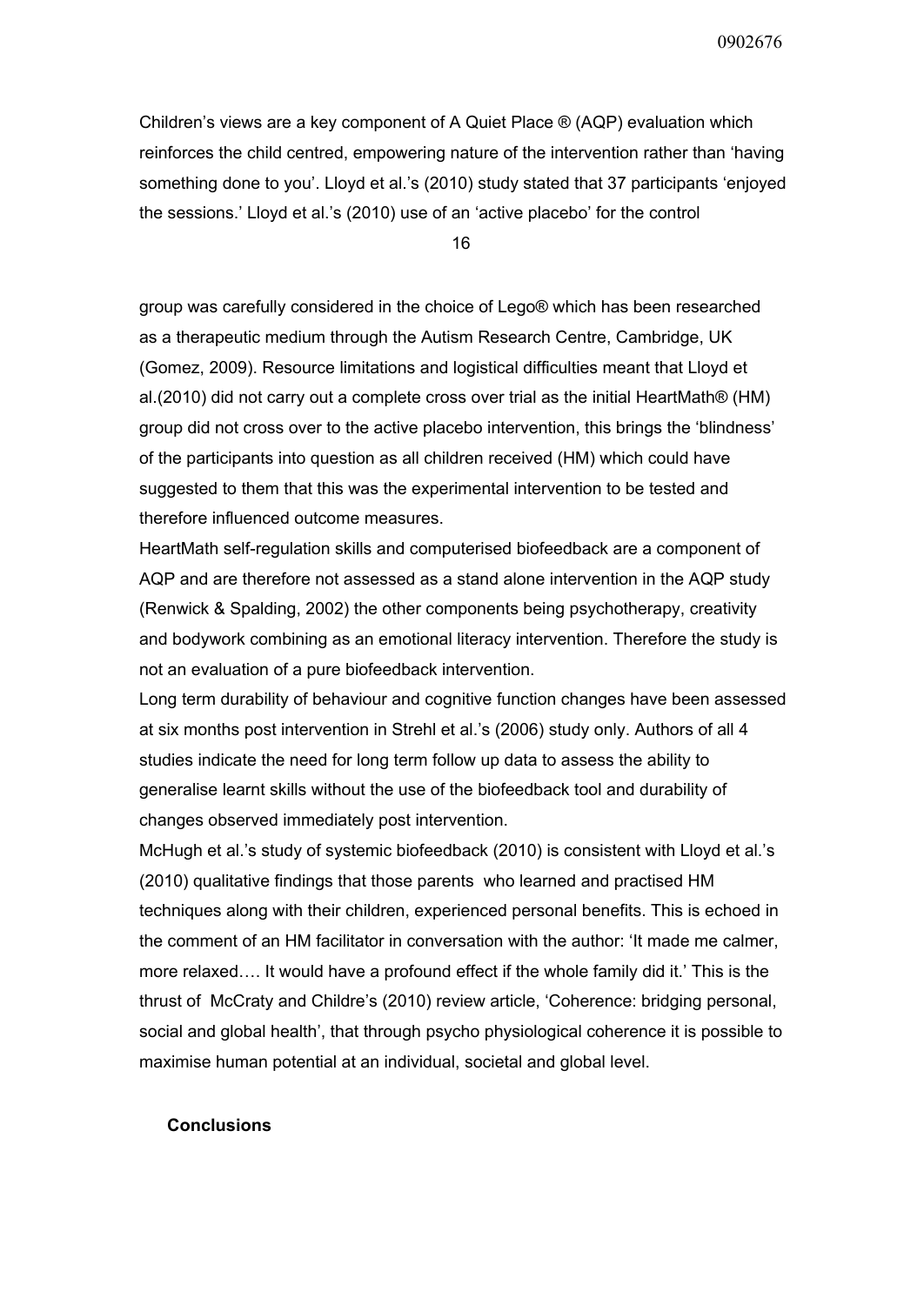The author set out to gain an understanding of the use of biofeedback in achieving psycho physiological coherence in the self-management of emotional dysregulation in child and adolescent attention deficit hyperactivity disorder. This quest was stimulated by the widespread concern over the rapid rate of rise in prescription of psychostimulant medications (especially methylphenidate or Ritalin™) to younger and younger children across the UK as well as the desire to

17

broaden the therapeutic repertoire available to children and families.

Four recent studies were analysed (three UK based and one german) to identify how applicable the biofeedback for self management technology would be for the childhood population. A fifth study focussed on systemic biofeedback and awareness raising for significant people in the child's life (parent/ teacher) of the child's internal physiological changes which could then be used reflectively with the child.

Overall, the studies suggested positive outcomes for short term behaviour changes and improved cognitive function through the use of biofeedback and there was evidence of a small number of children coming off psychoactive medications as a result of learning self management skills. This has important implications for children reaching crisis points eg. exclusion from school or breakdown of care placement. Further research is needed to assess whether these changes are maintained in the medium to long term.

The studies which were carried out in schools demonstrate that this a practical setting as the intervention requires around 30 sessions. Emotional wellbeing, emotional development and emotional literacy are high on the agenda in schools and child friendly interventions and innovations which support these goals are welcome. Through their commitment to supporting holistic child development, an increasing number of primary schools, particularly in areas of socioeconomic deprivation with associated high indices of psychosocial need, provide access to A Quiet Place® educational therapeutics for all pupils in preparation for transition to high school. In this way the school demonstrates the extent to which it values the emotional wellbeing of pupils and teachers alike. Offering the intervention universally across the student population rather than children being referred for 'therapy' removes possible stigma and systemic coherence of the school would be further enhanced by staff accessing the intervention.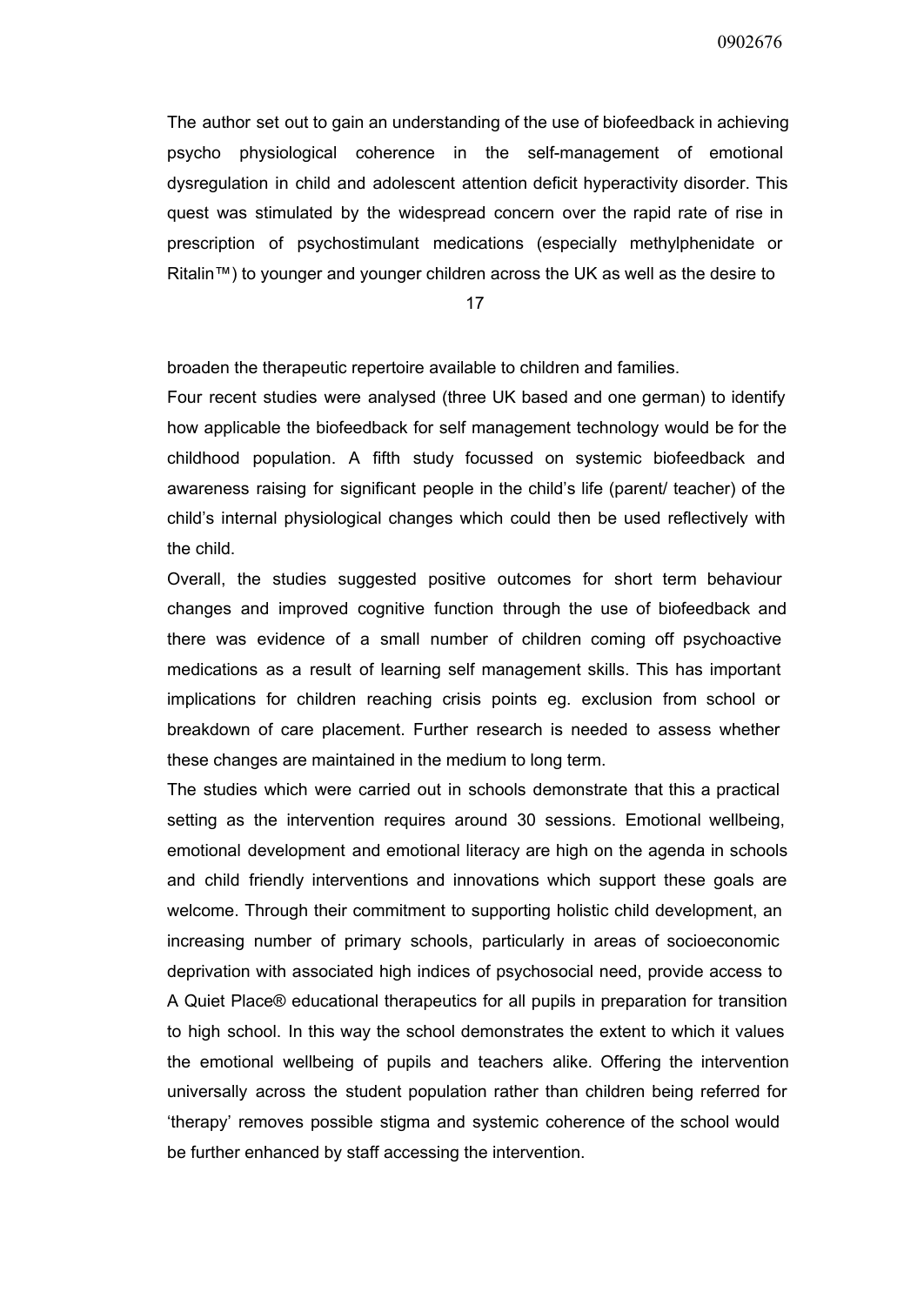Attention deficit hyperactivity disorder is complex with a multifactorial aetiology. Holistic multimodal care packages need to be developed which are appropriate to the needs of individual children and their families.

The cost of ADHD is high and is borne by children through the impact on social, emotional and learning developmental trajectories, by families and by health and social care services whose resources are increasingly stretched.

18

Empowering children to self-manage their emotional states is a fundamentally important aspect of their journey to adulthood. Individuals, families and societies benefit from systemic coherence with regard to more efficient energy utilisation and performance. It appears likely that learning skills to achieve psycho physiological coherence may have a positive effect on health economics.

Other areas of child health work where PPC building through biofeedback could be evaluated are:

- children in 'looked after care' who have suffered neglectful or abusive experiences and are at risk of emotional regulation difficulties.
- Post adoption services. As part of the attachment support work offered to adoptive parents and children; an application of systemic biofeedback.
- Childhood sleep disorders
- Self-management of high arousal or anxiety states associated with autistic spectrum disorders.

Arguably, the success of a biofeedback technique is its internalisation and the associated shift of an individual's locus of control – a true demonstration of self sufficiency. From this point, the opportunity for systems or group coherence leading to greater connectedness and efficiency is a natural progression.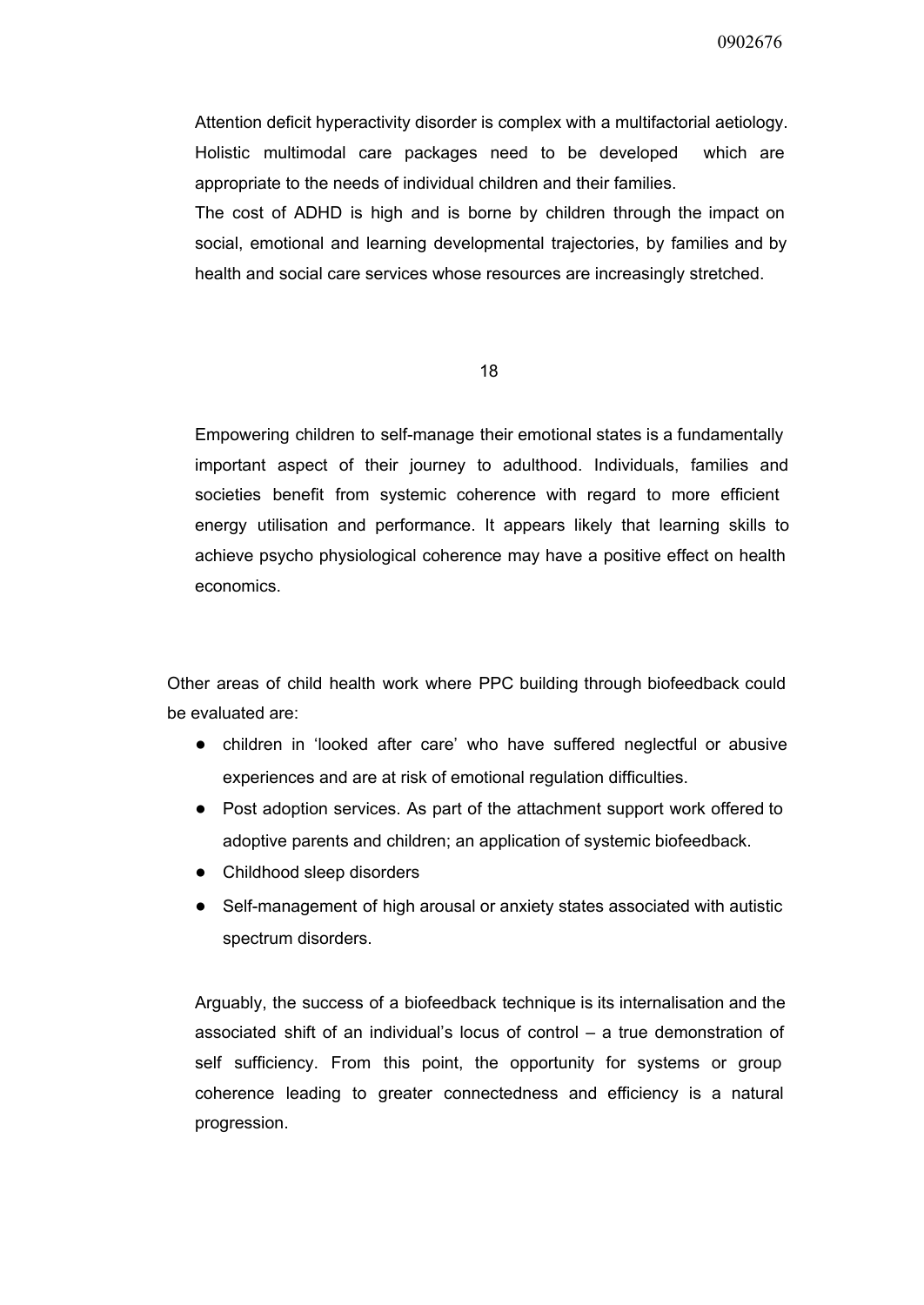Further research into the role of biofeedback in achieving psycho physiological coherence could encourage wider use of this child friendly, side effect free, non pharmacological intervention in care packages for attention deficit hyperactivity disorder in young people.

## **References**

Arguelles, L., McCraty, R. & Rees, R.A., 2003. The heart in holistic education. *Encounter: Education for Meaning and Social Justice,* **16**(3): pp. 13-21.

Barkley, R. A., 1997. Behavioural inhibition, sustained attention and executive functions: constructing a unifying theory of ADHD. *Psychological Bulletin,* **121**(1): pp.65-94.

Beckford, M., 2011. Shy children at risk of being given mental illness drugs. *The Daily Telegraph,* 15 Sep.p.1a.

British Psychological Society, 2011. *Response to the American Psychiatric Association: DSM5 Development.* [online] Leicester, UK. Available at: http://apps.bps.org.uk/\_publicationfiles/consultation-responses/DSM-5%202011%20-[%20BPS%20response.pdf](http://www.google.com/url?q=http%3A%2F%2Fapps.bps.org.uk%2F_publicationfiles%2Fconsultation-responses%2FDSM-5%25202011%2520-%2520BPS%2520response.pdf&sa=D&sntz=1&usg=AFQjCNF3mKc25Ef8N-UUMqFJ1OXhEopjjw) [Accessed 18 September 2011].

Brown, A.,M., 2011. Drugs alone won't cure our troubled children. *The Daily Telegraph,* 14 June. p.18c.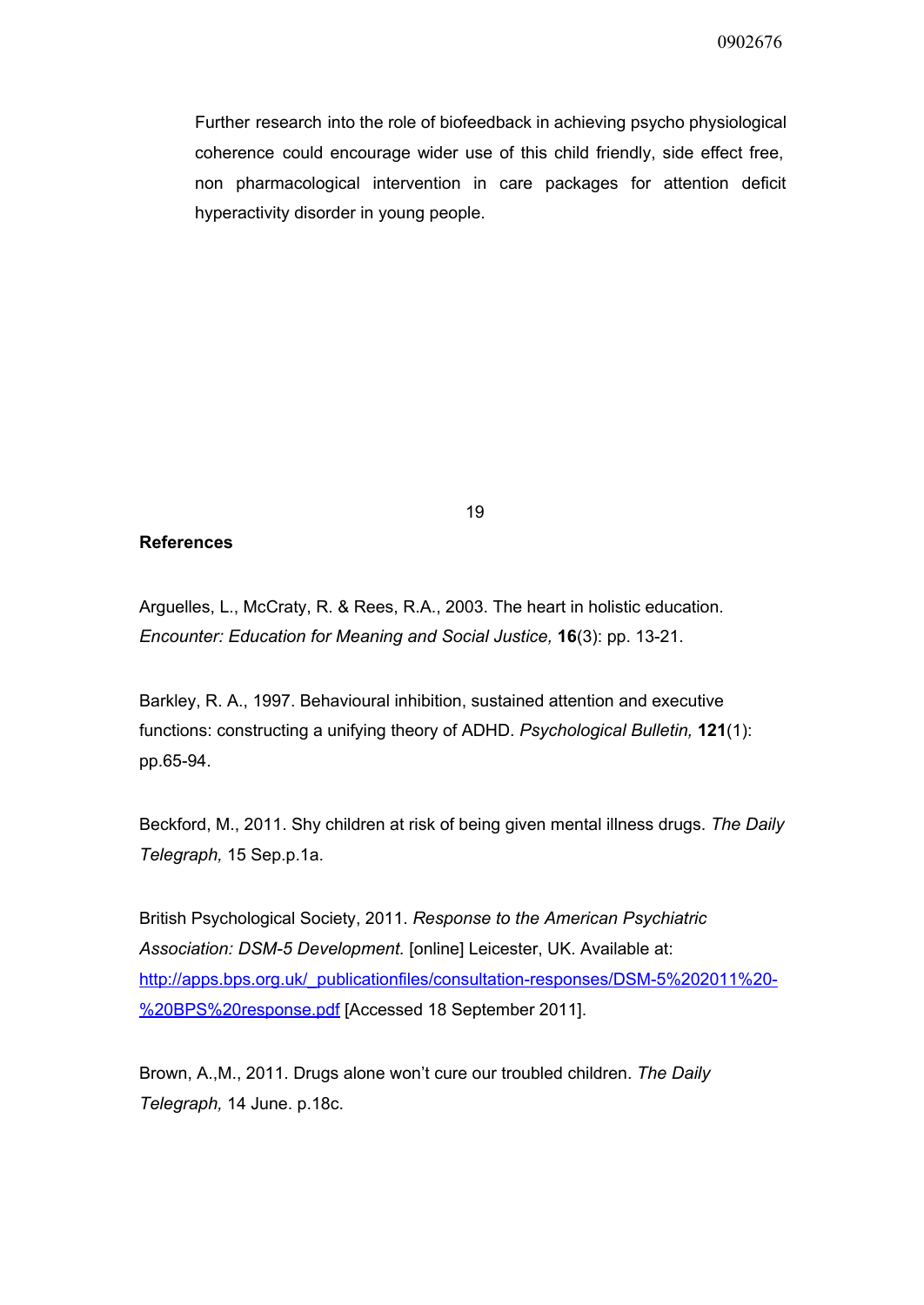Burke, M., 2007. Commentary by a child psychiatrist practising in a community setting. *Journal of Child and Adolescent Psychopharmacology,* **17**(3): pp. 295299.

*Channel 4 News,* 2011. [TV programme] Channel 4, 6 June 2011 19.00. Available at: http://www.channel4.com/news/adhd-drugs-prescribed-to-under-6s-against-quideline [s](http://www.google.com/url?q=http%3A%2F%2Fwww.channel4.com%2Fnews%2Fadhd-drugs-prescribed-to-under-6s-against-guidelines&sa=D&sntz=1&usg=AFQjCNGQHm7AD_P6I7JEn3Bq1g2QjMEbKg) [Accessed 18 September 2011].

Connolly, F., 2009. Evaluation of a HeartMath/Safe Place Programme with school children in West Belfast. Available at:

http://www.ultimaperformance.co.uk/content/images/pdf/evaluation-of-a-heartmath-sa fe-place-programme.pdf [Accessed 18 September 2011].

Gomez, G., 2009. Lego® therapy: using Lego in a social skills intervention. Available at: < [http://www.meetingofminds.dk/admin/files/21010108/Lego%20Therapy.pdf>](http://www.google.com/url?q=http%3A%2F%2Fwww.meetingofminds.dk%2Fadmin%2Ffiles%2F21010108%2FLego%2520Therapy.pdf&sa=D&sntz=1&usg=AFQjCNGMSWrd4cf6rAuCqmj7jpzS8NfHYQ) [Accessed 20 September 2011].

20

Graham, L., 2006. *The Politics of ADHD.* [online] Queensland University of Technology, Australia: Centre for Learning Innovation, Faculty of Education. Available at: < [http://www.aare.edu.au/06pap/gra06090.pdf>](http://www.google.com/url?q=http%3A%2F%2Fwww.aare.edu.au%2F06pap%2Fgra06090.pdf&sa=D&sntz=1&usg=AFQjCNE3U3EfEFHOcqWFZvVa7uJemYqa1A) [Accessed 6 February 2011].

Gulchak, D.J. & Lopes, J.A., 2007. Interventions for students with behavioral disorders: an international literature review. *Behavioral Disorders,* **32**(4): pp. 267281.

Lloyd, A., 2009. Calming the storm. *Drink and Drugs News (Research: Addiction).* Available at:

[http://www.drinkanddrugsnews.com/magazine/f0edafae310e4447ab6e5c2bbf1ea334.](http://www.google.com/url?q=http%3A%2F%2Fwww.drinkanddrugsnews.com%2Fmagazine%2Ff0edafae310e4447ab6e5c2bbf1ea334.pdf&sa=D&sntz=1&usg=AFQjCNHa-QXjAvrTbuQrExeaw30pIvqJHg) [pdf](http://www.google.com/url?q=http%3A%2F%2Fwww.drinkanddrugsnews.com%2Fmagazine%2Ff0edafae310e4447ab6e5c2bbf1ea334.pdf&sa=D&sntz=1&usg=AFQjCNHa-QXjAvrTbuQrExeaw30pIvqJHg) > [Accessed 21 September 2011].

Lloyd, A., Brett, D. & Wesnes, K., 2010. Coherence training in children with attention-deficit hyperactivity disorder: cognitive functions and behavioural changes. *Alternative Therapies in Health and Medicine,* **16**(4): pp. 3442

McCraty, R. & Childre, D., 2010. Coherence: bridging personal, social and global health. *Alternative Therapies*, **16**(4): pp.10-24.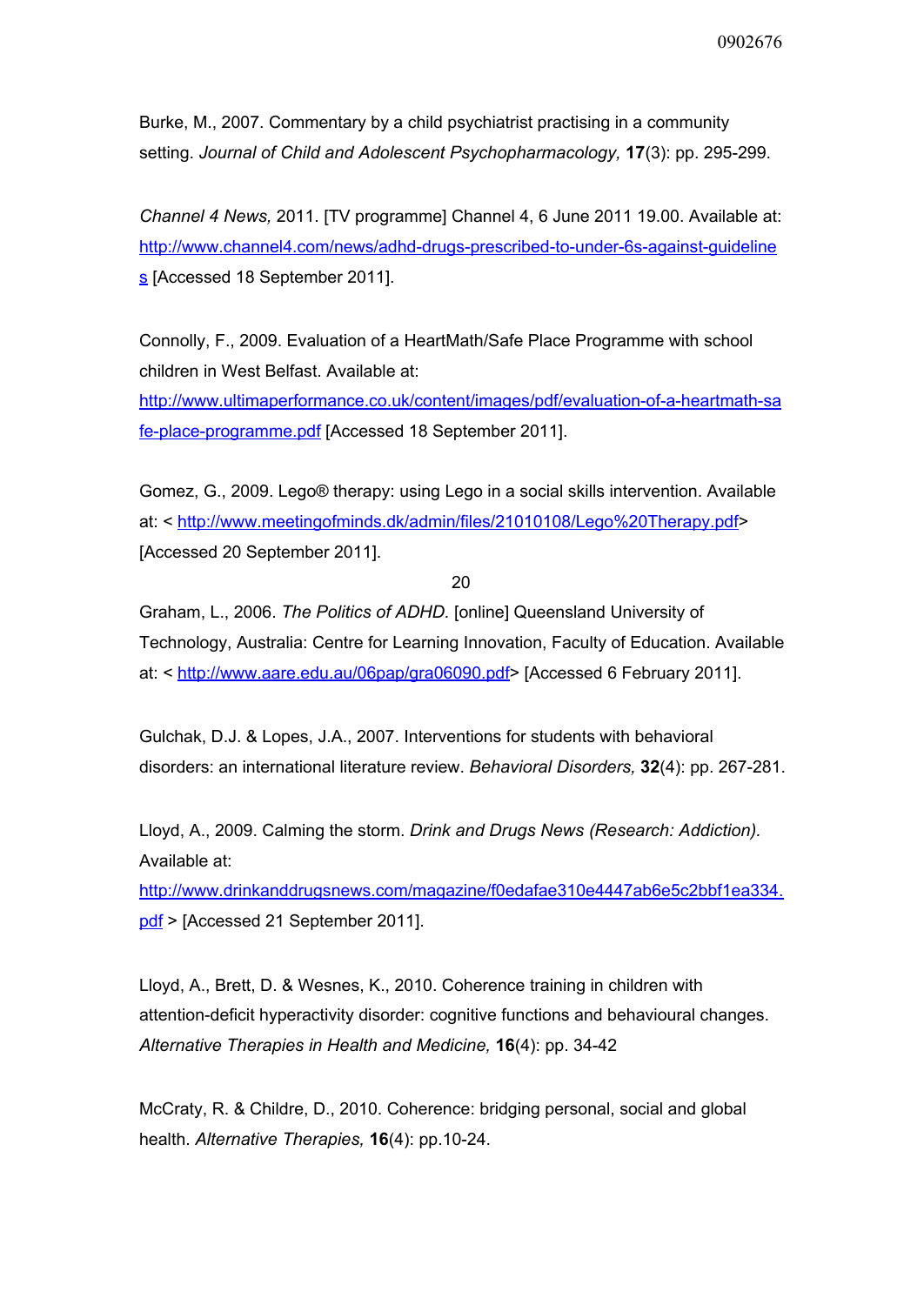McHugh, B., Dawson, N., Scrafton, A. & Asen, E., 2010. 'Hearts on their sleeves': the use of systemic biofeedback in school settings. *Journal of Family Therapy,* **32**: pp. 58-72

Murray, L. and Andrews, L., 2000. *The Social Baby: understanding babies' communication from birth.* London: CP Publishing.

National Autistic Society, 2010. Living with autism: understanding behaviour. [online] Available at: < [http://www.autism.org.uk/>](http://www.google.com/url?q=http%3A%2F%2Fwww.autism.org.uk%2F&sa=D&sntz=1&usg=AFQjCNFCMz4Tzu68AVWTvL_aMKKtc9mvQg) [Accessed online 17 September 2011]

Rees, C., 2010. All they need is love? Helping children recover from neglect and abuse. *Archives of Diseases in Childhood,* doi:10.1136/adc.2008.143164 [Accessed online 14 November 2010].

21

Renwick, F. & Spalding, B., 2002. 'A Quiet Place' project: an evaluation of early therapeutic intervention within mainstream schools. *British Journal of Special Education,* **29**(3): pp.144-149.

Schlander, M., 2007. Impact of Attention-Deficit/Hyperactivity Disorder (ADHD) on prescription drug spending for children and adolescents: increasing relevance of health economic evidence. *Journal of Child and Adolescent Psychiatry and Mental Health,* **1**(13). Available at: [http://www.capmh.com/content/1/1/13](http://www.google.com/url?q=http%3A%2F%2Fwww.capmh.com%2Fcontent%2F1%2F1%2F13&sa=D&sntz=1&usg=AFQjCNGyOm09jGEfa4_WC4MLi4Q69v9A1w) [Accessed online 18 September 2011].

Strehl, U., Leins, U., Goth, G., Klinger, C., Hinterberger, T. & Birbaumer, N., 2006. Self-regulation of slow cortical potentials: a new treatment for children with attention-deficit hyperactivity disorder. *Pediatrics*,**118**(5): e1530-1540. Available at:[http://pediatrics.aappublications.org/content/118/5/e1530.full.html](http://www.google.com/url?q=http%3A%2F%2Fpediatrics.aappublications.org%2Fcontent%2F118%2F5%2Fe1530.full.html&sa=D&sntz=1&usg=AFQjCNG3LNfaf5qglXuRb0U7DOySE0gBYA) [Accessed online 20 September 2011].